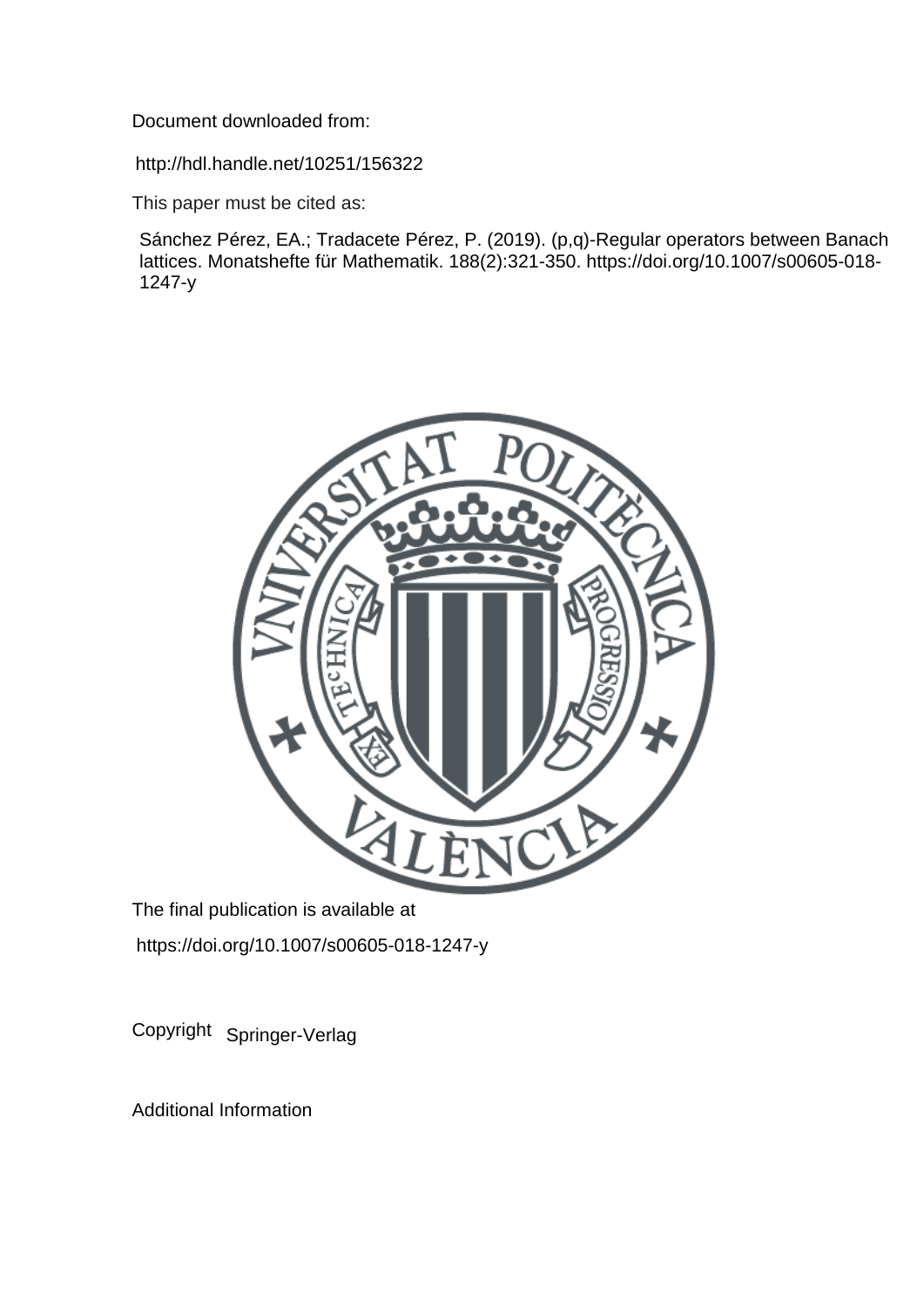## $(p, q)$ -REGULAR OPERATORS BETWEEN BANACH LATTICES

E. A. SÁNCHEZ PÉREZ AND P. TRADACETE

ABSTRACT. We study the class of  $(p, q)$ -regular operators between quasi-Banach lattices. In particular, a representation of this class as the dual of a certain tensor norm for Banach lattices is given. We also provide some factorization results for  $(p, q)$ -regular operators yielding new Marcinkiewicz-Zygmund type inequalities for Banach function spaces. An extension theorem for  $(q, \infty)$ regular operators defined on a subspace of  $L_q$  is also given.

### 1. INTRODUCTION

This paper is devoted to study operators between Banach or quasi-Banach lattices satisfying estimates of the form

$$
\left\| \left( \sum_{i=1}^n |Tx_i|^p \right)^{\frac{1}{p}} \right\| \leq K \left\| \left( \sum_{i=1}^n |x_i|^q \right)^{\frac{1}{q}} \right\|,
$$

for every choice of vectors  ${x_i}_{i=1}^n$ . The operators for which this inequality holds are called  $(p, q)$ -regular, and as far as we know were introduced by A. Bukhvalov in [2] in connection with the interpolation of Banach lattices (see also [3]). The aim of this note is to make a systematic study of the class of  $(p, q)$ -regular operators.

It should be noted that the notion of regular operator has different usages in the literature: these can refer to operators that can be written as a difference of positive operators (cf. [1]), or for the terminology used in [20], these refer to operators  $T : X \to Y$  for which there is  $K > 0$  such that

$$
\left\| \bigvee_{i=1}^{n} |Tx_{i}| \right\| \leq K \left\| \bigvee_{i=1}^{n} |x_{i}| \right\|
$$

for every  $\{x_i\}_{i=1}^n \subset X$ . The latter correspond in the current terminology to  $(\infty, \infty)$ regular operators.

There has been a considerable interest in the literature to determine conditions under which every operator between two Banach lattices is  $(r, r)$ -regular (or for brevity r-regular). In particular, an application of Grothendieck's inequality due to J. L. Krivine [14] (see also [17, Theorem 1.f.14]) yields that for any Banach lattices X, Y, every bounded linear operator  $T : X \to Y$  is 2-regular. This fact has been later extended by N. J. Kalton to a quite large family of quasi-Banach lattices [13],

<sup>2010</sup> Mathematics Subject Classification. 46B42,47L20,46M05.

Key words and phrases. Banach lattice,  $(p, q)$ -regular operator, Marcinkiewicz-Zygmund inequalities, lattice tensor norm.

E.A. Sánchez Pérez gratefully acknowledges support of Spanish Ministerio de Economía, Industria y Competitividad under project MTM2016-77054-C2-1-P. P. Tradacete gratefully acknowledges support of Spanish Ministerio de Economía, Industria y Competitividad through grants MTM2016-76808-P and MTM2016-75196-P, and Grupo UCM 910346. The authors wish to thank the anonymous referee for his/her careful reading of the manuscript.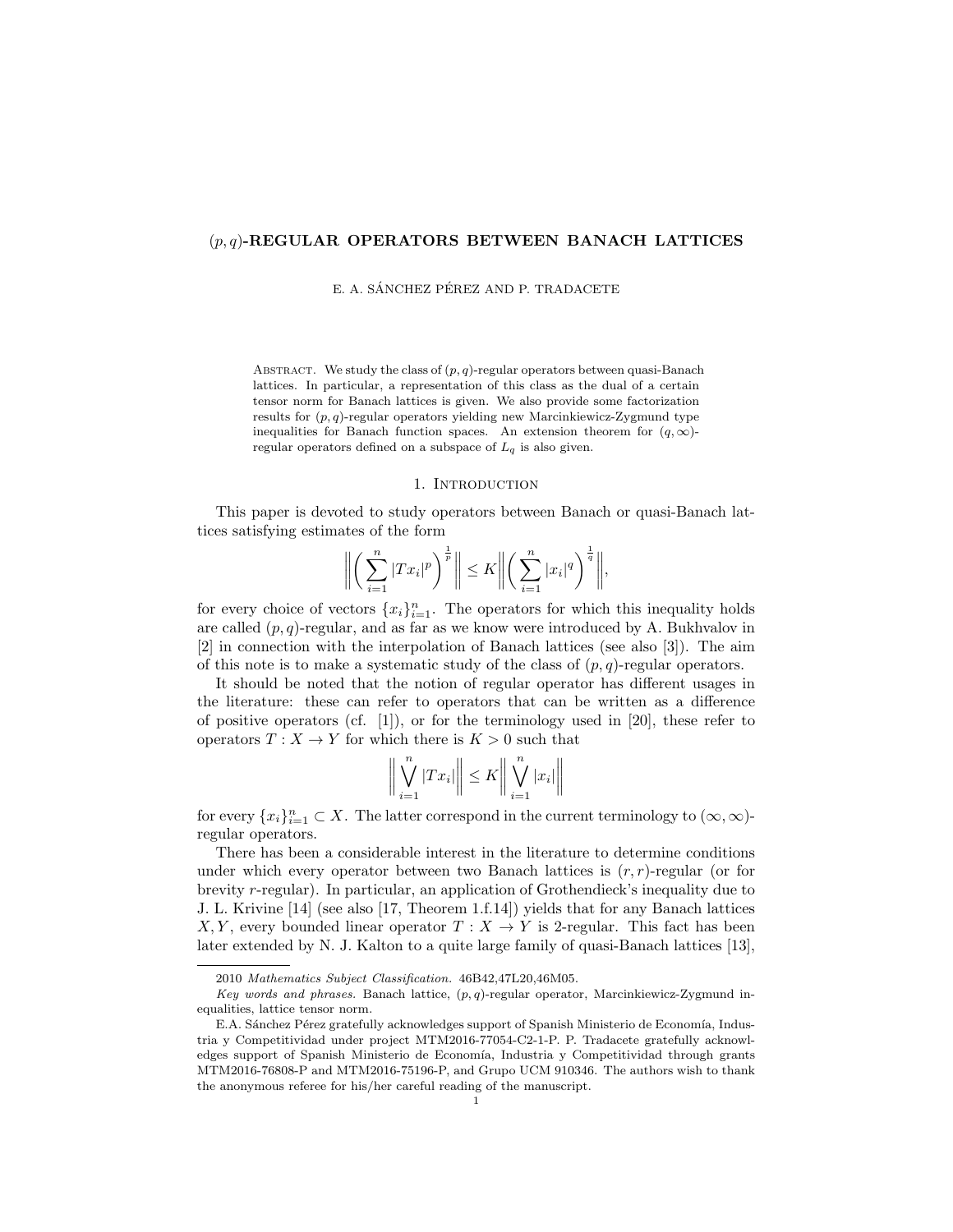and is also related to the complexification constants of an operator (cf. [10]). On the other hand, it is also known that positive operators between Banach lattices are always  $(p, q)$ -regular for  $q \leq p$ . The case of  $(\infty, 1)$ -regular operators, which contain all  $(p, q)$ -regular operators, have been recently shown to have good interpolation properties with respect to the Calderón-Lozanovskii construction [23].

In the particular case of operators between  $L_p$  spaces, the question whether every operator is r-regular can be traced back to classical works of R. Paley, J. Marcinkiewicz, A. Zygmund and S. Kwapien, and has been completely settled by A. Defant and M. Junge in [9] (see also the references therein). In particular, in that paper, the authors characterize the triples  $(p, q, r)$  for which every operator  $T: L_p \to L_q$  is r-regular, even providing quantitative versions and asymptotic estimates of the constants involved in some cases. In this paper, we will analyze the analogous situation concerning  $(p, q)$ -regular operators.

It goes without saying that there is also a natural interplay between  $(p, q)$ regularity and summability properties. This connection stems from the fact that for a Banach lattice X and  ${x_i}_{i=1}^n \subset X$  it holds that

$$
\sup_{x^* \in B_{X^*}} \left( \sum |\langle x_i, x^* \rangle|^p \right)^{1/p} \leq \left\| \left( \sum |x_i|^p \right)^{1/p} \right\|_X.
$$

In particular, the above inequality yields that every lattice  $(p, q)$ -summing operator is  $(p, q)$ -regular (see [5, 18] concerning lattice summing operators). The natural connection with convexity and concavity will also be explored.

The paper is organized as follows: after Section 2, where a preliminary discussion about the basics on  $(p, q)$ -regular operators is given, in Section 3 we present several facts for this class of operators in the framework of Lapresté tensor norms (see  $[7]$ ). In particular, this allows to represent the class of  $(p, q)$ -regular operators as the dual of a certain tensor product in a standard way. It must be noted though that this point of view has been historically considered for Banach spaces, or locally convex vector spaces, but it is not so common for the case of Banach lattices. This approach is not to be confused with that of Banach lattice tensor norms, which studies the conditions under which a particular topology in a tensor product of Banach lattices becomes itself a Banach lattice (see the founding paper of D. Fremlin [12] and related recent work of A. Schep in [24]).

Next part of the paper, Section 4, is devoted to the peculiarities of  $(p, q)$ -regular operators between  $L_r$  spaces. We first study the factorization properties of these operators in terms of the Maurey-Rosenthal theory (see Theorems 4.1 and 4.4) in order to provide a characterization of a specific class of operators factoring through  $L_r$ -spaces. As a main result of this section, we give a new class of Marcinkiewicz-Zygmund inequalities involving norms of general Banach function lattices.

The paper is finished by showing the extension properties of the  $(\infty, q)$ -regular operators defined on a subspace of a Banach lattice (Theorem 5.2), which provide a version of a result of G. Pisier on extension of  $\infty$ -regular operators (see [20]).

We use standard terminology from Banach spaces, Banach lattices and operator theory. For any unexplained notion the reader is referred to the monographs [1, 7, 17].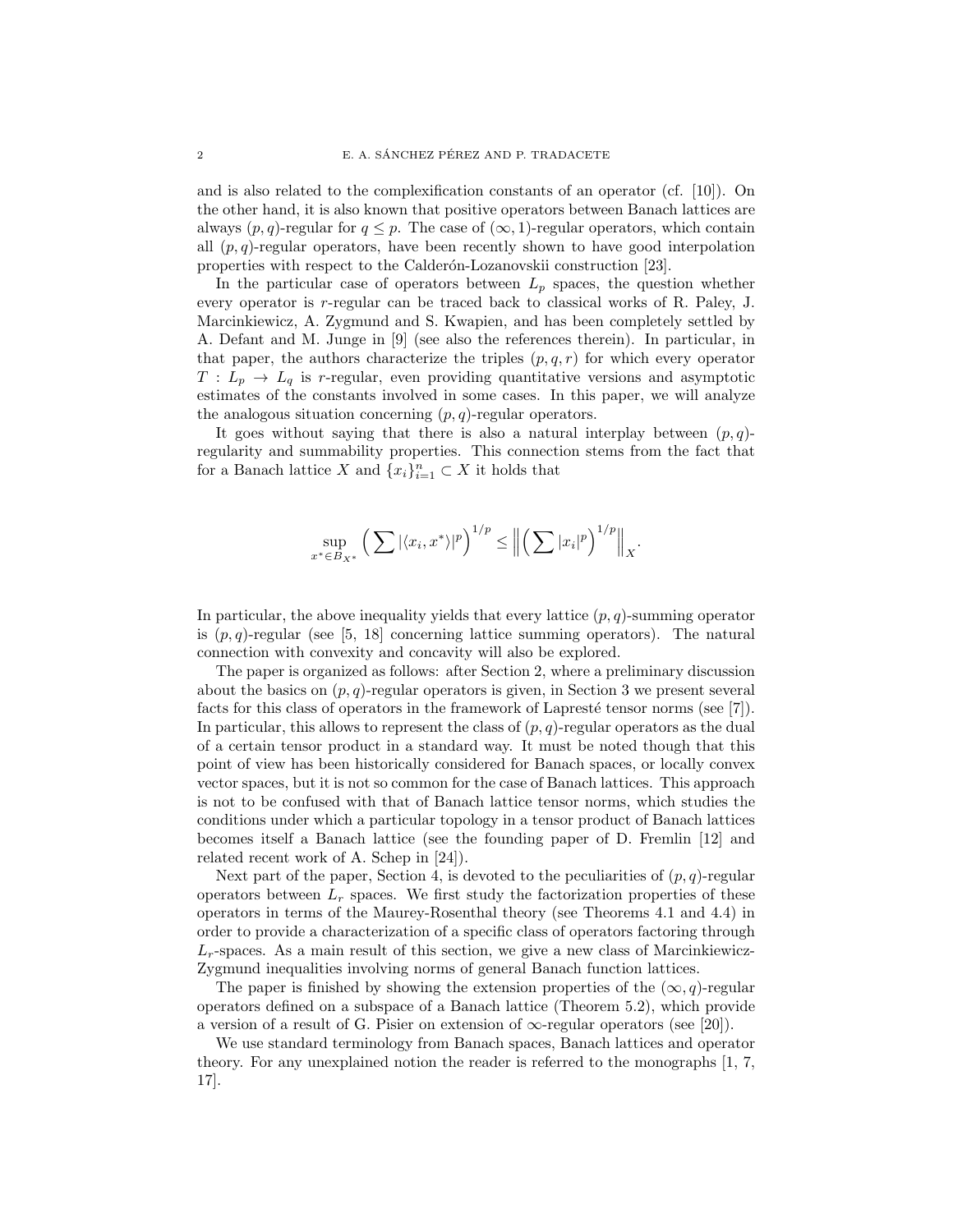# 2. Definitions and preliminaries

Suppose  $X$  is a quasi-Banach lattice of measurable functions on a measure space  $(\Omega, \Sigma, \mu)$ . Given  $\{x_i\}_{i=1}^n \subset X$  and  $p \in (0, \infty)$ , expressions of the form  $(\sum_{i=1}^n |x_i|^p)^{1/p}$  can be defined pointwise ( $\mu$ -almost everywhere). Although Krivine's functional calculus ([17, Theorem 1.d.1], see also [22] for the non-locally convex setting) gives a meaning to this kind of expressions for abstract quasi-Banach lattices, for most applications we will only be concerned with the case of measurable functions.

**Definition 2.1.** Given quasi-Banach lattices  $X, Y$ , and  $0 < p, q < \infty$  a linear map  $T : X \to Y$  is  $(p,q)$ -regular if there is a constant  $K > 0$  such that for every  ${x_i}_{i=1}^n \subset X,$ 

$$
\left\| \left( \sum_{i=1}^n |Tx_i|^p \right)^{\frac{1}{p}} \right\| \leq K \left\| \left( \sum_{i=1}^n |x_i|^q \right)^{\frac{1}{q}} \right\|.
$$

Similarly, T is  $(p, \infty)$ -regular (respectively,  $(\infty, q)$ -regular) when

$$
\left\| \left( \sum_{i=1}^n |Tx_i|^p \right)^{\frac{1}{p}} \right\| \le K \left\| \bigvee_{i=1}^n |x_i| \right\|.
$$
 
$$
\left( \text{resp. } \left\| \bigvee_{i=1}^n |Tx_i| \right\| \le K \left\| \left( \sum_{i=1}^n |x_i|^q \right)^{\frac{1}{q}} \right\|.
$$

For simplicity, when  $p = q$  we will say that T is p-regular. With this notation, the well-known notion of regular operator (cf. [20]) corresponds to the case of ∞-regular operator.

We will write  $R_{p,q}(X, Y)$  for the space of  $(p,q)$ -regular operators between X and Y. We will denote by  $\rho_{p,q}(T)$  the smallest  $K > 0$  for which the inequalities appearing in Definition 2.1 hold for arbitrary elements in  $X$ . The following facts are straightforward:

### Proposition 2.2.

- (1) Every  $(p, q)$ -regular linear map T is bounded with  $||T|| \leq \rho_{p,q}(T)$ .
- (2) Let  $p_1 \geq p$  and  $q_1 \leq q$ . If T is  $(p, q)$ -regular, then T is  $(p_1, q_1)$ -regular with  $\rho_{p_1,q_1}(T) \leq \rho_{p,q}(T)$ .

Given  ${x_i}_{i=1}^n \subset X$ , for  $p \ge 1$ , taking  $1/p + 1/p' = 1$  we can write

$$
\left(\sum_{i=1}^n |x_i|^p\right)^{\frac{1}{p}} = \sup\bigg\{\sum_{i=1}^n a_i x_i : \sum_{i=1}^n |a_i|^{p'} \le 1\bigg\},\
$$

(the supremum being taken in the sense of order in the lattice  $X$ ). In particular when  $T$  is a positive operator, we have the inequalities

$$
\left(\sum_{i=1}^{n} |Tx_i|^p\right)^{\frac{1}{p}} = \sup_{\sum_{i=1}^{n} |a_i|^{p'} \le 1} T\left(\sum_{i=1}^{n} a_i x_i\right) \le T\left(\sup_{\sum_{i=1}^{n} |a_i|^{p'} \le 1} \sum_{i=1}^{n} a_i x_i\right) = T\left[\left(\sum_{i=1}^{n} |x_i|^p\right)^{\frac{1}{p}}\right]
$$

More generally, if the modulus of an operator  $T : X \to Y$  exists (cf. [1, Chapter 1]), then it is p-regular for every  $1 \le p \le \infty$ , and  $\rho_{p,p}(T) \le |||T|||$ . In particular, this happens when  $Y$  is a Dedekind complete Banach lattice and  $T$  can be written as a difference of two positive operators. Conversely, suppose  $Y$  is complemented by a positive projection in its topological bidual  $Y^{**}$ , then every 1-regular operator  $T: X \to Y$  can be written as a difference of two positive operators [15, p. 307].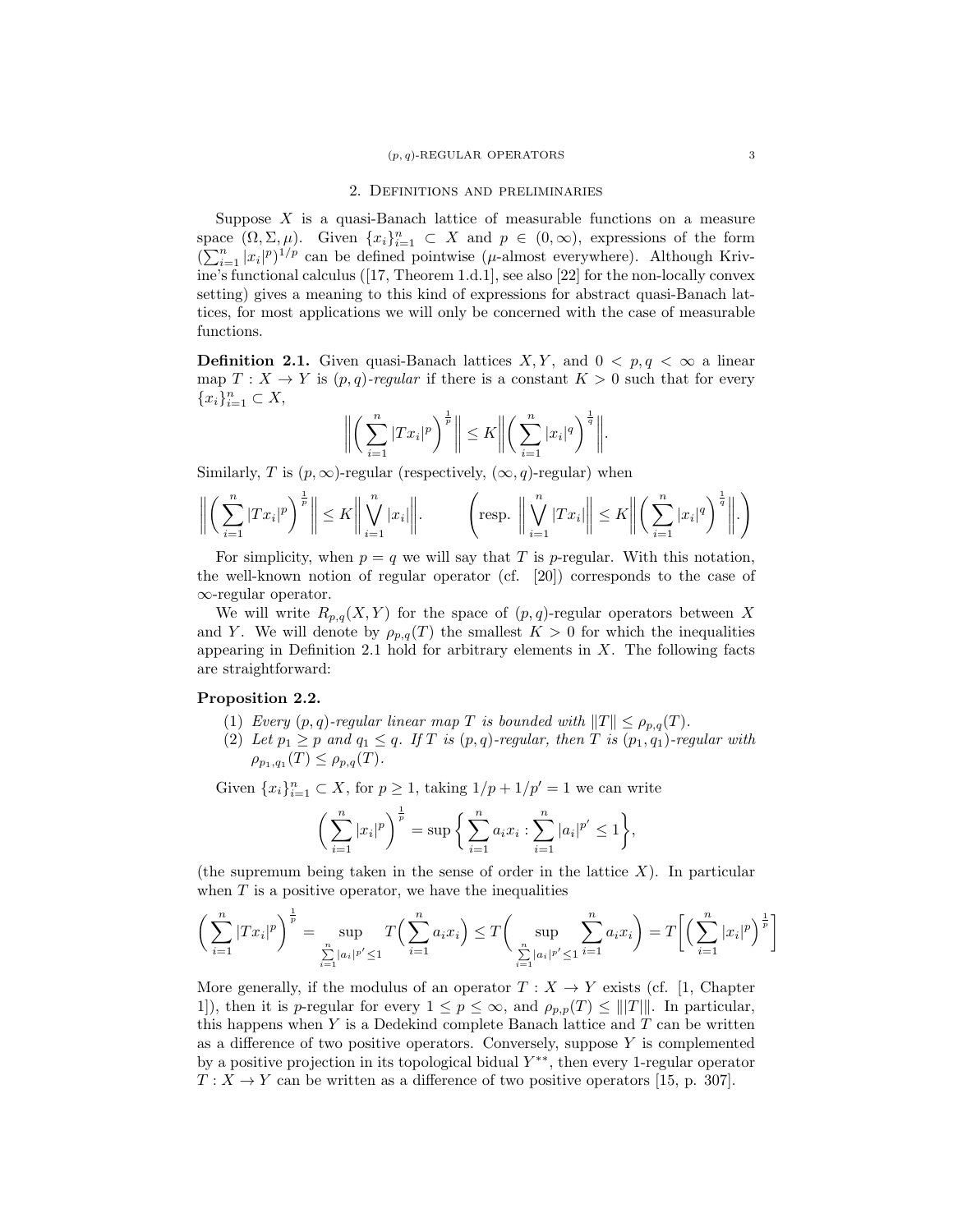The definition of a  $(p, q)$ -regular operator suggests a connection with convexity and concavity. Indeed, recall that an operator  $T : X \to Y$  is  $(p,q)$ -concave (cf. [11, p. 330]) whenever there is a constant  $C > 0$  such that for every  $\{x_i\}_{i=1}^n \subset X$ 

$$
\bigg(\sum_{i=1}^n \|Tx_i\|^p\bigg)^{\frac{1}{p}} \le C \bigg\| \bigg(\sum_{i=1}^n |x_i|^q\bigg)^{\frac{1}{q}} \bigg\|.
$$

Similarly,  $T : X \to Y$  is  $(p, q)$ -convex whenever there is a constant  $C > 0$  such that for every  $\{x_i\}_{i=1}^n \subset X$ 

$$
\left\| \left( \sum_{i=1}^n |Tx_i|^p \right)^{\frac{1}{p}} \right\| \le C \bigg( \sum_{i=1}^n \|x_i\|^q \bigg)^{\frac{1}{q}}.
$$

In particular, a Banach lattice is called  $p$ -concave, respectively  $p$ -convex, when the identity is  $(p, p)$ -concave, respectively  $(p, p)$ -convex. It is straightforward to check that, for  $p \ge q$ , if  $T : X \to Y$  is  $(p,q)$ -concave and  $S : Y \to Z$  is p-convex, then ST is  $(p,q)$ -regular with  $\rho_{p,q}(ST) \leq M^{(p)}(S)K_{p,q}(T)$  (where,  $M^{(p)}(S)$  and  $K_{p,q}(T)$ denote, respectively, the p-convexity constant of S and the  $(p, q)$ -concavity constant of  $T$ , cf. [17, 1.d.3]).

We will also make use of the concavification of a Banach lattice (cf. [17, 1.d]). Namely, if  $X$  is a  $p$ -convex Banach lattice of measurable functions over some measure space  $(\Omega, \Sigma, \mu)$ , we define its p-concavification  $X_{[p]}$  which consists of those measurable functions f such that  $|f|^{\frac{1}{p}} \in X$ , endowed with the norm

$$
||f||_{X_{[p]}} = |||f|^{\frac{1}{p}}||_X^p.
$$

We mentioned above that for a large class of quasi-Banach lattices every bounded linear operator is 2-regular. In fact, an application of Grothendieck's inequality due to J. L. Krivine [14] (see also [17, Theorem 1.f.14]) yields that for Banach lattices X, Y, every bounded linear operator  $T : X \to Y$  is 2-regular with  $\rho_{2,2}(T) \leq K_G ||T||$ , where  $K_G$  denotes Grothendieck's constant.

This fact was extended by N. J. Kalton to L-convex quasi-Banach lattices [13]. Recall that a quasi-Banach lattice  $X$  is  $L$ -convex whenever its order intervals are uniformly locally convex, that is, whenever there exists  $0 < \varepsilon < 1$  so that if  $u \in X_+$ with  $||u|| = 1$  and  $0 \le x_i \le u$  (for  $i = 1, ..., n$ ) satisfy

$$
\frac{1}{n}(x_1 + \ldots + x_n) \ge (1 - \varepsilon)u,
$$

then

$$
\max_{1 \le i \le n} ||x_i|| \ge \varepsilon.
$$

This class includes every quasi-Banach lattice which is the  $p$ -concavification of a Banach lattice (for instance,  $L_p$ ,  $\Lambda(W, p)$  and  $L_{p,\infty}$  for  $0 < p < \infty$ ). Kalton's result states that if Y is an L-convex quasi-Banach lattice, then for every quasi-Banach lattice X, every operator  $T : X \to Y$  is 2-regular [13, Theorem 3.3].

**Proposition 2.3.** Given quasi-Banach lattices X, Y and  $0 < p, q \le \infty$ , the space  $(R_{p,q}(X, Y), \rho_{p,q}(\cdot))$  is a quasi-Banach space.

*Proof.* This is straightforward. For completeness, just note that  $||T|| \leq \rho_{p,q}(T)$ .  $\Box$ 

**Proposition 2.4.** Let  $X, Y$  be quasi-Banach lattices.

(i) Let  $0 < p < q \leq \infty$ . Then  $R_{p,q}(X, Y) = \{0\}.$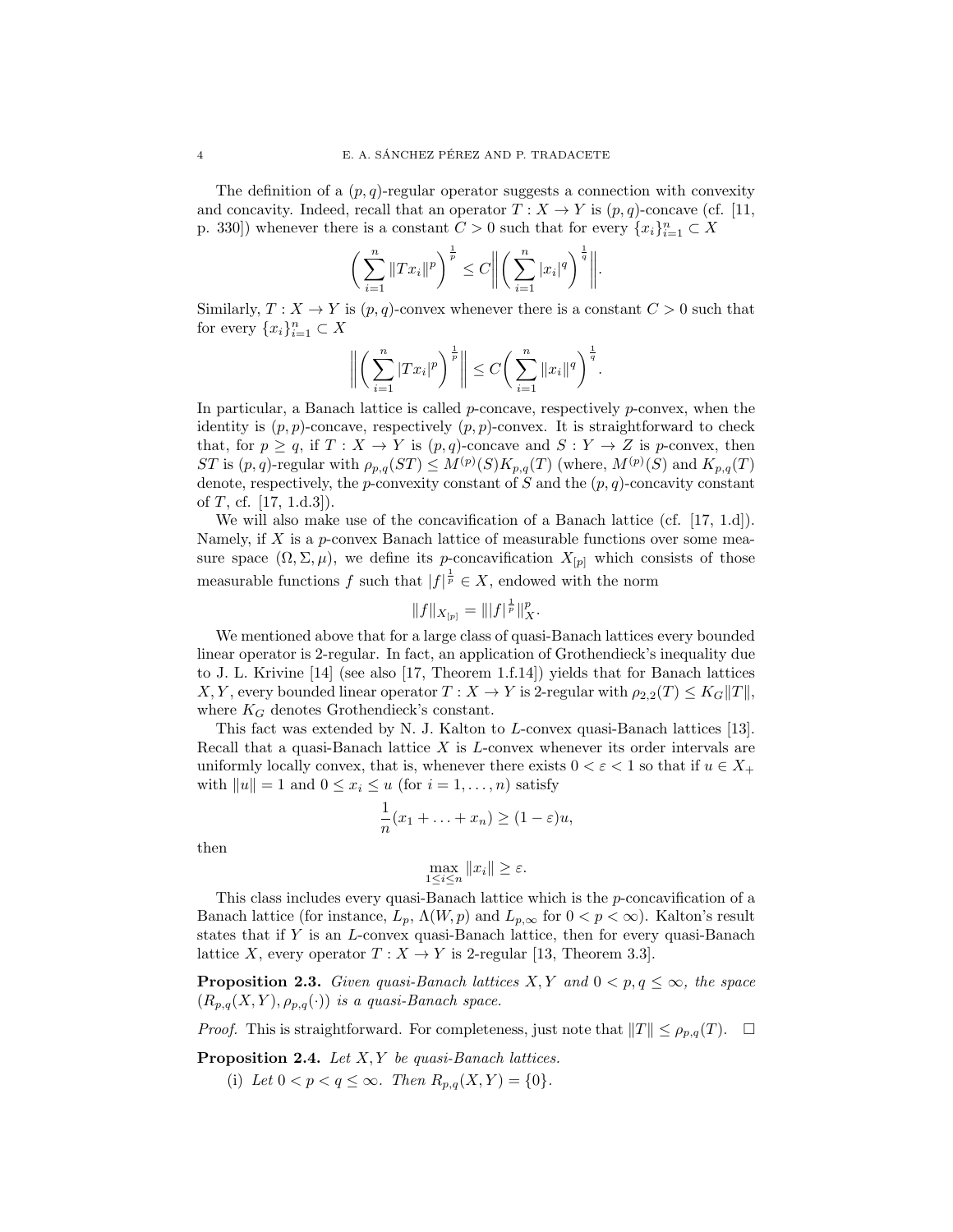- (ii) Suppose Y is L-convex, then for every  $p \geq 2 \geq q$  we have  $R_{p,q}(X, Y) =$  $L(X, Y)$ .
- (iii) For  $0 < q \leq p$ , if X is q-concave and Y is p-convex, then  $R_{p,q}(X,Y) =$  $L(X, Y)$ .

*Proof.* (i) Let  $T \in R_{p,q}(X, Y)$ . Suppose there is  $x \in X$  such that  $Tx \neq 0$ . Then for each  $n \in \mathbb{N}$ ,

$$
n^{\frac{1}{p}}\|Tx\| = \|(\sum_{i=1}^{n} |Tx|^p)^{\frac{1}{p}}\| \le \rho_{p,q}(T) \|(\sum_{i=1}^{n} |x|^q)^{\frac{1}{q}}\| = \rho_{p,q}(T) n^{\frac{1}{q}} \|x\|.
$$

Since this is impossible for large n, we have that  $T = 0$ .

(ii) This follows from [13, Theorem 3.3] and Proposition 2.2.

(iii) Let  $T: X \to Y$  be an operator. For  $(x_i)_{i=1}^n \subset X$  we have

$$
\begin{aligned} \|( \sum_{i=1}^n |Tx_i|^p)^{\frac{1}{p}} \| &\leq M^{(p)}(Y) (\sum_{i=1}^n \|Tx_i\|^p)^{\frac{1}{p}} \leq M^{(p)}(Y) (\sum_{i=1}^n \|Tx_i\|^q)^{\frac{1}{q}} \\ &\leq M^{(p)}(Y) \|T\| \left( \sum_{i=1}^n \|x_i\|^q \right)^{\frac{1}{q}} \leq M^{(p)}(Y) \|T\| M_{(q)}(X) \, \| (\sum_{i=1}^n |x_i|^q)^{\frac{1}{q}} \|. \end{aligned}
$$

In the rest of the section we characterize  $(p, q)$ -regularity of operators in terms of the bilinear maps defined by them. Some of the results presented here are wellknown; but we include them here in a unified way and with complete proofs for the aim of completeness. We first analyze a special type of duality in Köthe-Bochner spaces, which will be done in what follows.

Recall that for a Banach lattice X and  $1 \leq p < \infty$ ,  $X(\ell_p)$  is the closed subspace of sequences  $x = (x_n)_{n \in \mathbb{N}} \subset X$  for which

$$
||x||_{X(\ell_p)} = \sup_k \left\| \left( \sum_{n=1}^k |x_n|^p \right)^{\frac{1}{p}} \right\| < \infty,
$$

and which is spanned by the eventually null sequences. Similarly,  $X(\ell_{\infty})$  corresponds to the space of those sequences with

$$
||x||_{X(\ell_{\infty})} = \sup_{k} \left| \left| \bigvee_{n=1}^{k} |x_n| \right| \right| < \infty.
$$

These are the natural generalization of Bochner (or Köthe-Bochner) spaces for abstract Banach lattices. Indeed, let  $X$  be an order continuous quasi-Banach function space over the measure space  $(\Omega, \Sigma, \mu)$  and let  $0 < r \leq \infty$ . The Köthe-Bochner space  $X(\Omega, \Sigma, \mu; \ell^r)$  is defined to be the space of strongly  $\Sigma$ -measurable functions  $\phi : \Omega \to \ell^r$  with the quasi-norm given by

$$
\|\phi\|_{X(\Omega,\Sigma,\mu;\ell^r)}:=\left\|\phi_{\|\cdot\|_r}\right\|_X,
$$

where  $\phi_{\|\cdot\|_r} : \Omega \to \mathbb{R}$  is given by  $\omega \in \Omega \mapsto \|\phi(\omega)\|_{\ell^r}$ .

**Lemma 2.5.** Let  $X$  be an order continuous quasi-Banach function space over  $(\Omega, \Sigma, \mu)$ ,  $1 \leq r \leq \infty$  and let  $(e_i)_{i \in \mathbb{N}}$  denote the unit basis of  $\ell_r$ . For any  $(x_i)_{i=1}^n \subset$ X we have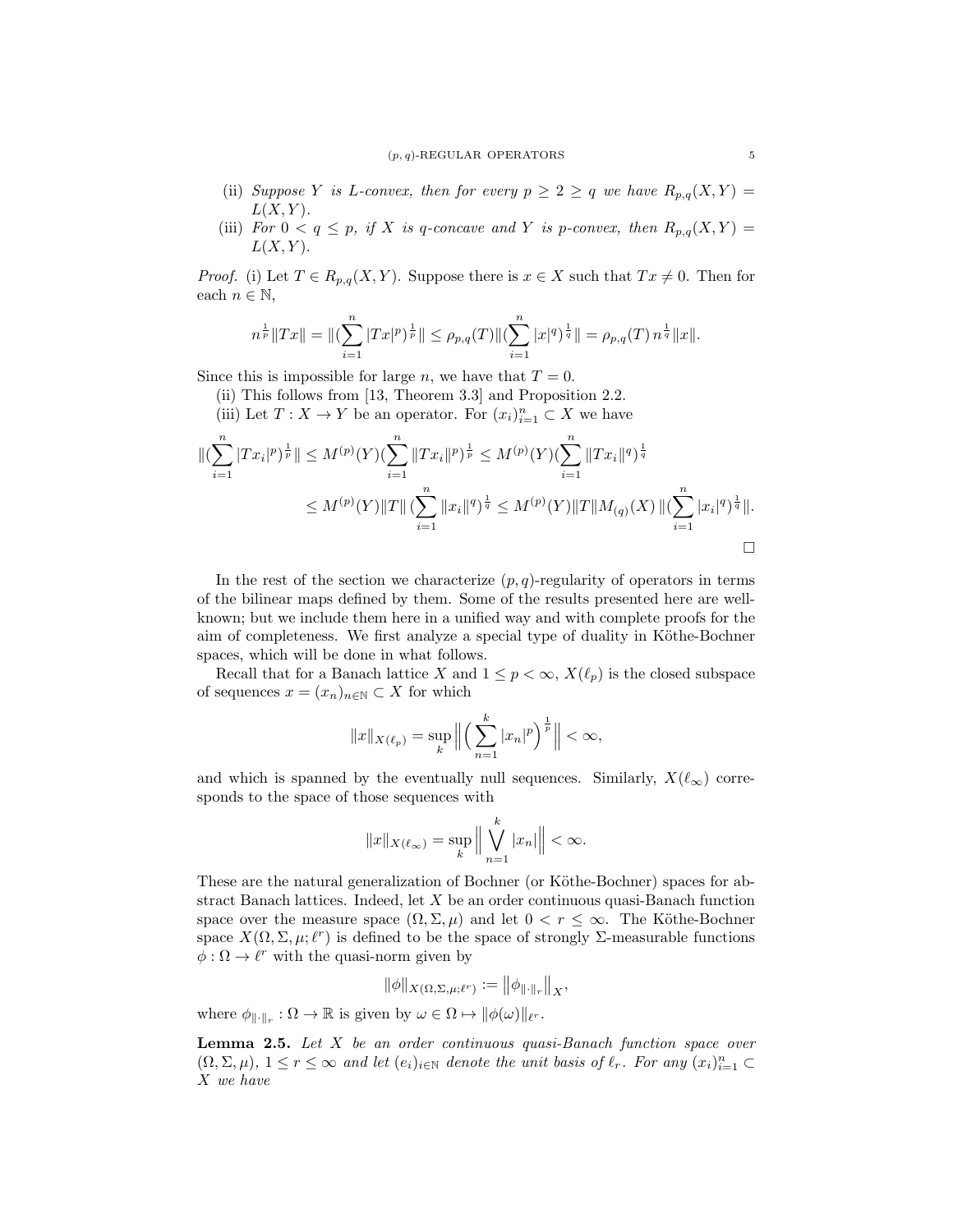(i) the function  $\phi : \Omega \to \ell^r$  given by  $\phi(\omega) = \sum_{i=1}^n x_i(\omega) e_i$  belongs to  $X(\Omega, \Sigma, \mu; \ell^r)$ with

$$
\|\phi\|_{X(\Omega,\Sigma,\mu;\ell^r)} := \big\| \big(\sum_{i=1}^n |x_i|^r \big)^{\frac{1}{r}} \big\|_X,
$$

(ii) the set  $X(\Omega, \Sigma, \mu; \ell^r)$  of all the functions defined in this way is dense in  $X(\Omega, \Sigma, \mu; \ell^r).$ 

*Proof.* (i) Since X is order continuous, each function  $x_i$  can be approximated by simple functions. Therefore, as the sequence is finite, a direct calculation shows that there is a sequence of  $\ell^r$ -valued simple functions converging in the quasi-norm of  $X(\Omega, \Sigma, \mu; \ell^r)$  to  $\phi$ , and also that there is a subsequence of it that converges  $\mu$ -almost everywhere. Therefore,  $\phi$  is strongly measurable. The formula for the quasi-norm is just the definition of the quasi-norm in the Köthe-Bochner space.

(ii) By the order continuity of  $X$ , it can be easily seen using also that the functions are strongly measurable that vector valued simple functions are dense in  $X(\Omega, \Sigma, \mu; \ell^r)$ .

Indeed, take a sequence of simple functions  $(x_i)$  converging  $\mu$ -a.e. to a function  $x \in X(\Omega, \Sigma, \mu; \ell^r)$ . We can choose a sequence  $(y_i)$  such that for every i,  $||x(w)$  $y_{i+1}(w)$ <sub>x</sub>  $\leq$   $||x(w) - y_i(w)||$ <sub>x</sub> holds  $\mu$ -a.e. In order to see this, just take  $x_1 = y_1$ and consider the measurable set  $A_2 := \{w \|\|x(w) - x_1(w)\| \leq \|x(w) - x_2(w)\|\}$ , and define the simple function  $y_2 = y_1 \chi_{A_2} + x_2 \chi_{A_2^c}$ . Now, define  $y_3$  in the same way using  $y_2$  and  $x_3$ , and so on. The resulting sequence satisfies the requirement. Now, we have that the real valued functions  $\tau_i(w) = ||x(w) - y_i(w)||$  are non-negative, decreasing and converge to 0  $\mu$ -a.e. The order continuity of  $X(\mu)$  gives then that  $\lim_{i} \tau_i = 0$  in the norm of  $X(\mu)$ , that is,  $\lim_{i} y_i = x$  in  $X(\Omega, \Sigma, \mu; \ell^r)$ .

So it is enough to prove that there is a sequence of functions as in (i) converging to every simple function like  $\psi = \sum_{i=1}^m u_i \chi_{A_i}$  in  $X(\Omega, \Sigma, \mu; \ell^r)$ , with  $u_i = \sum_j \lambda_{i,j} e_j \in$  $\ell_r$ . In order to see that, note that for every k we can write  $\psi$  as

$$
\psi = \sum_{i=1}^m \left( \sum_{j=1}^k \lambda_{i,j} e_j \right) \cdot \chi_{A_i} + \sum_{i=1}^m \left( \sum_{j>k} \lambda_{i,j} e_j \right) \cdot \chi_{A_i}.
$$

Clearly, the first member in this sum, say  $\psi_k = \sum_{i=1}^m (\sum_{j=1}^k \lambda_{i,j} e_j) \cdot \chi_{A_i}$ , belongs to the above family. Thus, it is enough to check that the second member in the sum converges to 0 in the quasi-norm, and so  $\psi_k \to_k \psi$ . Indeed,

$$
\|\sum_{i=1}^{m} (\sum_{j>k} \lambda_{i,j} e_j) \cdot \chi_{A_i}\|_{X(\Omega,\Sigma,\mu;\ell^r)} \leq \sum_{i=1}^{m} (\sum_{j=k+1}^{\infty} |\lambda_{i,j}|^r)^{\frac{1}{r}} \|\chi_{A_i}\|_{X} \to_k 0.
$$

Let  $1 \leq r, p, s \leq \infty$  such that  $1/r = 1/p + 1/s$ , and X a Banach lattice with dual  $X^*$ . A similar argument as that of [17, Proposition 1.d.2] yields that for any  ${x_i}_{i=1}^n \subset X$ ,  ${x_i^*}_{i=1}^n \subset X^*$  it holds that

(1) 
$$
\left(\sum_{i=1}^n |\langle x_i^*, x_i \rangle|^r\right)^{\frac{1}{r}} \le \left\langle \left(\sum_{i=1}^n |x_i^*|^s\right)^{\frac{1}{s}}, \left(\sum_{i=1}^n |x_i|^p\right)^{\frac{1}{p}} \right\rangle.
$$

For  $r = 1$  this inequality is sharp, in the sense of [15, 7.2.2 (2)]. For  $r > 1$  this need not be the case, but in the Köthe-Bochner setting there is an improvement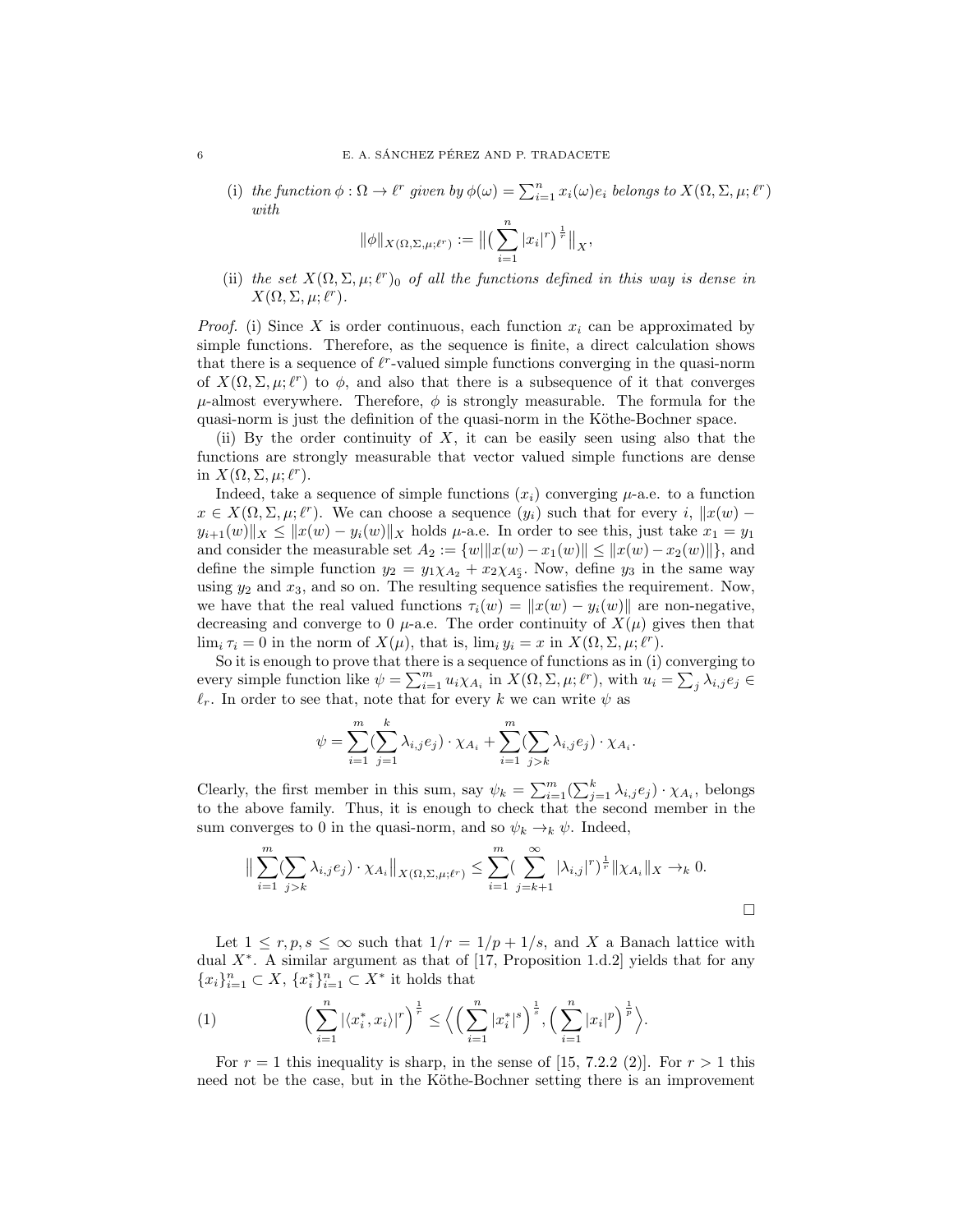which will be the key for our purposes. This can be understood as the consequence of some "duality in the range" between norms of vector valued function spaces.

We will consider the  $(\mu$ -almost everywhere) pointwise product of vector valued functions as follows: for  $\phi \in X(\Omega, \Sigma, \mu; \ell^p)$  and  $\psi \in X^*(\Omega, \Sigma, \mu; \ell^s)$ ,

(2) 
$$
(\phi \cdot \psi) (\omega) := \sum_{i=1}^{\infty} \langle \phi(\omega), e_i \rangle \langle \psi(\omega), e_i \rangle e_i.
$$

Hölder's inequality in the range of the function yields that that  $(\phi \cdot \psi)(w) \in \ell^r$  $\mu$ -almost everywhere. In fact we have the following:

**Lemma 2.6.** (Hölder's inequality for  $\ell^r$ -valued Köthe-Bochner functions) Let X be an order continuous Banach function space over  $(\Omega, \Sigma, \mu)$ , and  $1 \le r \le p, s \le \infty$ such that  $1/r = 1/p + 1/s$ . If  $\phi \in X(\Omega, \Sigma, \mu; \ell^p)$  and  $\psi \in X^*(\Omega, \Sigma, \mu; \ell^s)$ , then

$$
\left\|\phi \cdot \psi\right\|_{L^1(\Omega,\Sigma,\mu;\ell^r)} \le \left\|\phi\right\|_{X(\Omega,\Sigma,\mu;\ell^p)} \cdot \left\|\psi\right\|_{X^*(\Omega,\Sigma,\mu;\ell^s)}
$$

*Proof.* The order continuity of  $X$  gives the representation of the duality by means of the integral with respect to  $\mu$ , which can be taken as a probability measure (cf. [17, Theorem 1.b.14]. Let  $\phi$  and  $\psi$  as in the statement. Then

$$
\begin{aligned}\n\|\phi \cdot \psi\|_{L^1(\Omega,\Sigma,\mu;\ell^r)} &= \int \left(\sum_{i=1}^{\infty} |\langle \phi(w), e_i \rangle \langle \psi(w), e_i \rangle|^r \right)^{\frac{1}{r}} d\mu \\
&\leq \int \left(\sum_{i=1}^{\infty} |\langle \phi(w), e_i \rangle|^p \right)^{\frac{1}{p}} \cdot \left(\sum_{i=1}^{\infty} |\langle \psi(w), e_i \rangle|^s \right)^{\frac{1}{s}} d\mu \\
&= \int \|\phi(w)\|_{\ell^p} \cdot \|\psi(w)\|_{\ell^s} d\mu \\
&\leq \|\phi\|_{X(\Omega,\Sigma,\mu;\ell^p)} \cdot \|\psi\|_{X^*(\Omega,\Sigma,\mu;\ell^s)}.\n\end{aligned}
$$

**Lemma 2.7.** Let X be an order continuous Banach function space over  $(\Omega, \Sigma, \mu)$ and consider  $1 \le r \le p$ ,  $s \le \infty$  satisfying that  $1/r = 1/p + 1/s$ . Given  $\{x_i\}_{i=1}^n \subset X$ let  $\phi = \sum_{i=1}^n x_i e_i \in X(\Omega, \Sigma, \mu; \ell^p)$ . Then

$$
\|\phi\|_{X(\Omega,\Sigma,\mu;\ell^p)} = \sup_{\psi \in B_{X^*(\Omega,\Sigma,\mu;\ell^s)}} \|\phi \cdot \psi\|_{L^1(\Omega,\Sigma,\mu;\ell^r)}.
$$

Actually, the functions in  $B_{X^*(\mu,\ell^s)}$  for the computation of the norm can be taken of the form  $\sum_{i=1}^n x_i^* e_i \in X^*(\Omega, \Sigma, \mu; \ell^s)$ , that is

$$
\left\| \left( \sum_{i=1}^n |x_i|^p \right)^{\frac{1}{p}} \right\|_X = \sup \left\{ \left\| \left( \sum_{i=1}^n |x_i \cdot x_i^*|^r \right)^{\frac{1}{r}} \right\|_{L^1(\mu)} : \left\| \left( \sum_{i=1}^n |x_i^*|^s \right)^{\frac{1}{s}} \right\|_{X^*} \leq 1 \right\}.
$$

*Proof.* The inequality "  $\geq$  " is a consequence of Lemma 2.6. For the equality, consider  $\{x_i\}_{i=1}^n \subset X$ . By the Hahn-Banach Theorem, we can take  $x^* \in B_{X^*}$  such that

$$
\left\| \left( \sum_{i=1}^n |x_i|^p \right)^{\frac{1}{p}} \right\|_X = \langle x^*, \left( \sum_{i=1}^n |x_i|^p \right)^{\frac{1}{p}} \rangle.
$$

.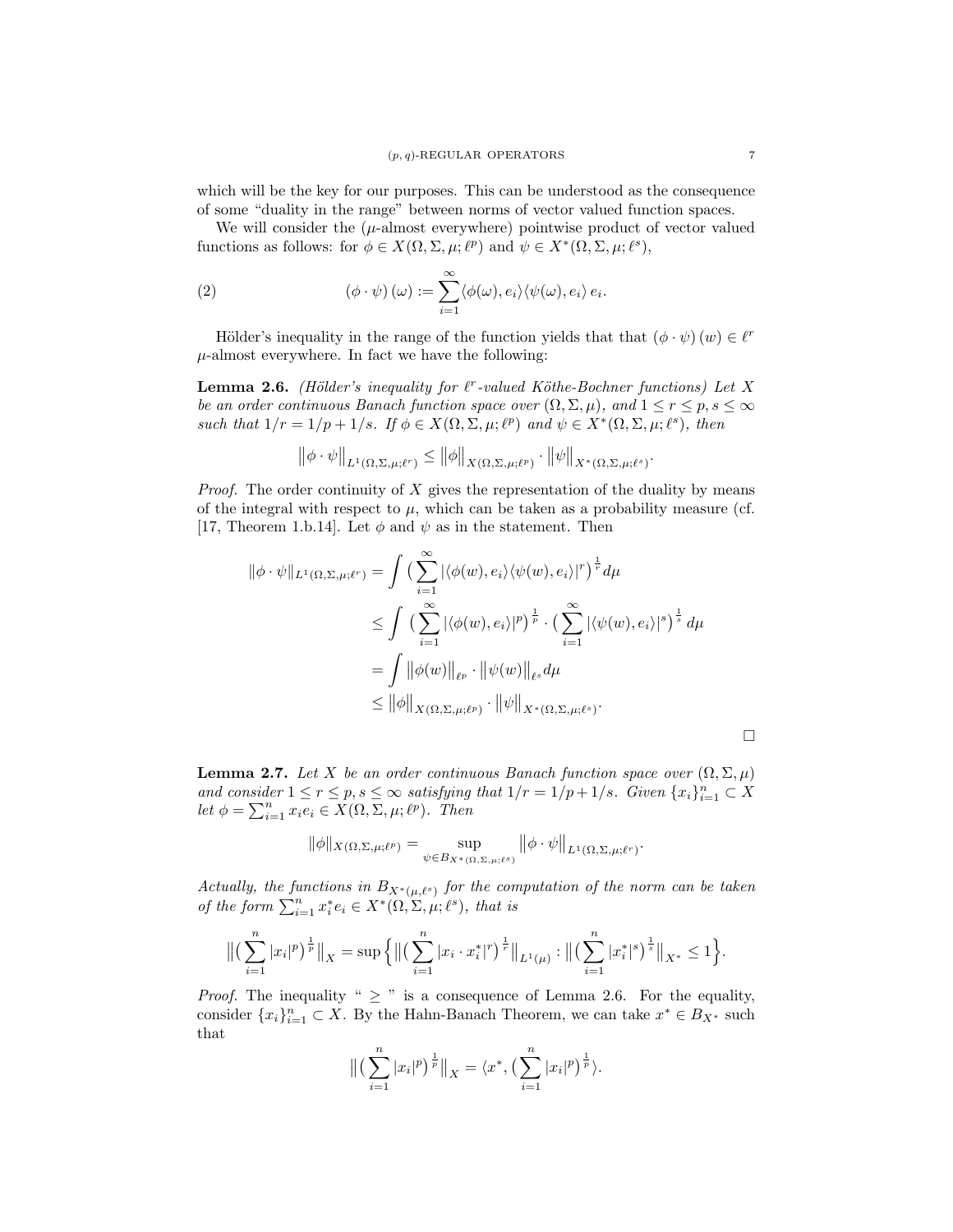For  $i = 1, \ldots, n$  let

$$
x_i^*(\omega) = \begin{cases} \frac{|x_i(\omega)|^{(p-r)/r} x^*(\omega)}{\left(\sum\limits_{i=1}^n |x_i(\omega)|^p\right)^{1/s}} & \text{if } \sum_{i=1}^n |x_i(\omega)|^p \neq 0, \\ 0 & \text{otherwise.} \end{cases}
$$

Note that since

$$
|x_i(\omega)|^{(p-r)/r} \leq \left(\sum_{i=1}^n |x_i(\omega)|^p\right)^{\frac{1}{s}},
$$

it follows that  $x_i^* \in X^*$  for  $i = 1, ..., n$ . Note also that

$$
\int \left(\sum_{i=1}^n |x_i \cdot x_i^*|^r\right)^{\frac{1}{r}} d\mu = \int \left(\sum_{i=1}^n |x_i|^p\right)^{\frac{1}{p}} x^* d\mu = \left\| \left(\sum_{i=1}^n |x_i|^p\right)^{\frac{1}{p}} \right\|_X.
$$

Moreover, taking into account that

$$
\left(\frac{p-r}{r}\right)s = \frac{sp}{r} - s = p + s - s = p,
$$

we obtain

$$
\left(\sum_{i=1}^n |x_i^*|^s\right)^{\frac{1}{s}} = \left(\sum_{i=1}^n \left|\frac{|x_i|^{(p-r)/r}x^*}{\left(\sum_{i=1}^n |x_i|^p\right)^{\frac{1}{s}}}\right|^s\right)^{\frac{1}{s}} = x^* \in B_{(X(\mu))^*}.
$$

This proves the result.

Consider a pair of Banach function spaces X, Y over  $(\Omega, \Sigma, \mu)$  and  $(\Omega', \Sigma', \nu)$ respectively, such that  $X$  and  $Y^*$  are order continuous. If we take a linear operator  $T: X \to Y$  and  $1/r \leq 1/q + 1/s$ , we can define a bilinear operator

$$
P_T: X(\Omega, \Sigma, \mu; \ell^q)_0 \times Y^*(\Omega', \Sigma', \nu; \ell^s)_0 \to L^1(\nu, \ell^r)
$$

by means of the product defined in (2) for vector valued functions, as follows:

$$
P_T(\sum_{i=1}^n x_i e_i, \sum_{i=1}^n y_i^* e_i)(\omega') := (\sum_{i=1}^n [Tx_i](\omega') e_i) \cdot (\sum_{i=1}^n y_i^* (\omega') e_i) = \sum_{i=1}^n [Tx_i](\omega') \cdot y_i^* (\omega') e_i.
$$

The continuity of such a bilinear map is equivalent to the existence of a constant  $C > 0$  such that

$$
\|\sum_{i=1}^n Tx_i y_i^* e_i\|_{L^1(\mu,\ell^r)} \leq C \|\sum_{i=1}^n x_i e_i\|_{X(\Omega,\Sigma,\mu;\ell^q)} \cdot \|\sum_{i=1}^n y_i^* e_i\|_{Y^*(\Omega',\Sigma',\nu;\ell^s)}.
$$

In this case, by Lemma 2.5,  $P_T$  uniquely extends to a continuous bilinear map on the space  $X(\Omega, \Sigma, \mu; \ell^q) \times Y^*(\Omega', \Sigma', \nu; \ell^s)$ .

**Proposition 2.8.** Let X, Y be Banach function spaces over  $(\Omega, \Sigma, \mu)$  and  $(\Omega', \Sigma', \nu)$ respectively, such that X and  $Y^*$  are order continuous. Consider an operator  $T$ :  $X \to Y$ . Let  $1/r = 1/p + 1/s$  and  $q \leq p$ . The following assertions are equivalent.

- (i) T is  $(p, q)$ -regular.
- (ii) The bilinear map  $P_T$  is continuous from  $X(\Omega, \Sigma, \mu; \ell^q)_0 \times Y^*((\Omega', \Sigma', \nu; \ell^s)_0$ to  $L^1(\nu, \ell^r)$ .

Moreover, the continuity constant of the bilinear map  $P_T$  equals  $\rho_{p,q}(T)$ .

$$
\Box
$$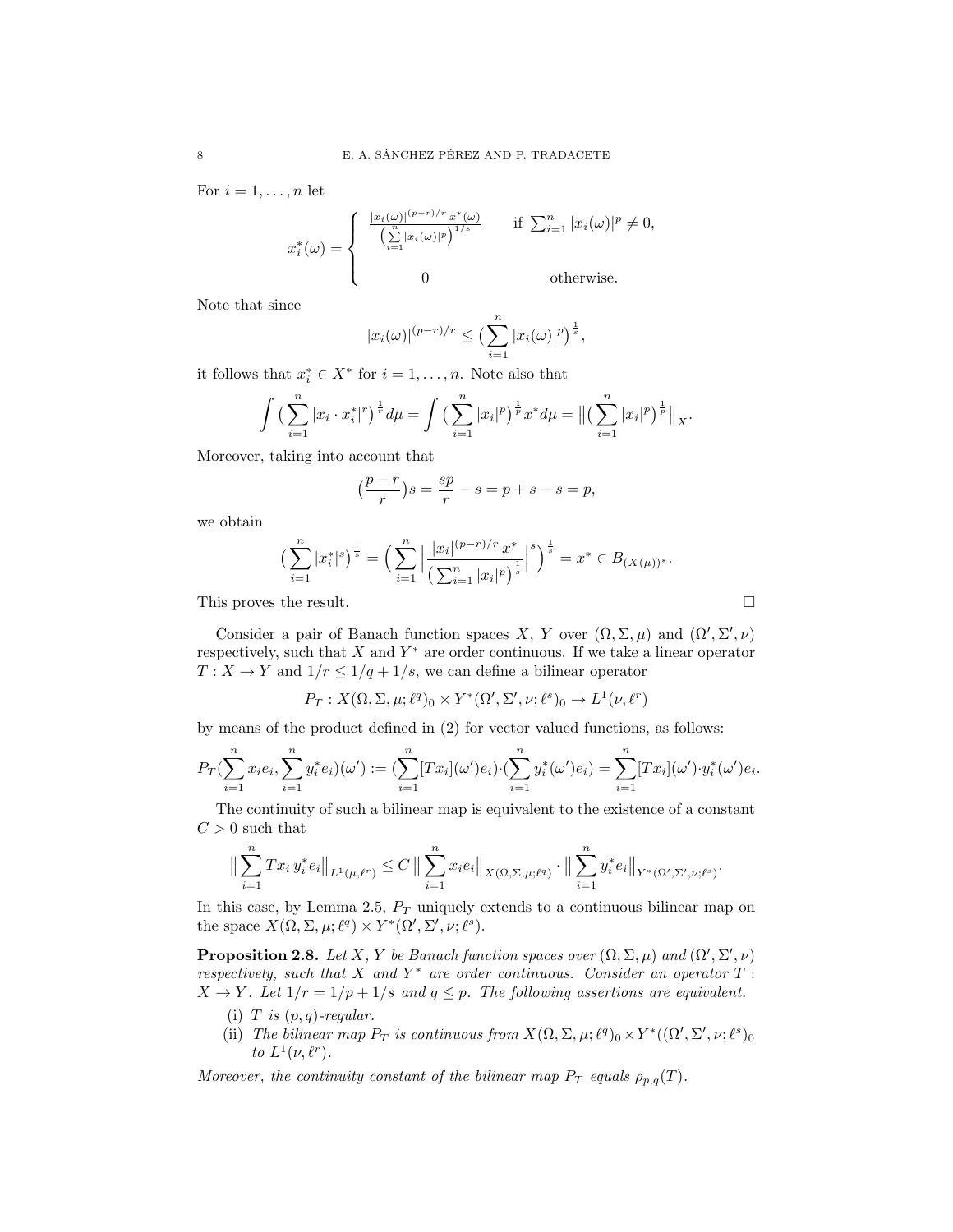*Proof.* (i)  $\Rightarrow$  (ii): Let  $\{x_i\}_{i=1}^n \subset X$  and  $\{y_i^*\} \subset Y^*$ . By Lemma 2.6 we have

$$
\int \left(\sum_{i=1}^n |Tx_i y_i^*|^r\right)^{\frac{1}{r}} d\nu \le \left\| \left(\sum_{i=1}^n |Tx_i|^p\right)^{\frac{1}{p}} \right\|_Y \left\| \left(\sum_{i=1}^n |y_i^*|^s\right)^{\frac{1}{s}} \right\|_{Y^*}
$$
  

$$
\le \rho_{p,q}(T) \left\| \left(\sum_{i=1}^n |x_i|^q\right)^{\frac{1}{q}} \right\|_X \left\| \left(\sum_{i=1}^n |y_i^*|^s\right)^{\frac{1}{s}} \right\|_{Y^*}.
$$

This gives (ii), with  $C \leq \rho_{p,q}(T)$ .

(ii)  $\Rightarrow$  (i): Suppose there is  $C > 0$  such that

$$
\int \left(\sum_{i=1}^n |Tx_i y_i^*|^r\right)^{\frac{1}{r}} d\nu \leq C \big\| \left(\sum_{i=1}^n |x_i|^q\right)^{\frac{1}{q}} \big\|_X \big\| \left(\sum_{i=1}^n |y_i^*|^s\right)^{\frac{1}{s}} \big\|_{Y^*}
$$

for every  $\{x_i\}_{i=1}^n \subset X$  and  $\{y_i^*\}\subset Y^*$ . By Lemma 2.7, it follows that

$$
\begin{aligned} \left\| \left( \sum_{i=1}^n |Tx_i|^p \right)^{\frac{1}{p}} \right\|_Y &= \sup \left\{ \left\| \left( \sum_{i=1}^n |Tx_i \cdot y_i^*|^r \right)^{\frac{1}{r}} \right\|_{L^1(\nu)} : \left\| \left( \sum_{i=1}^n |y_i^*|^s \right)^{\frac{1}{s}} \right\|_{Y^*} \le 1 \right\} \\ &\le C \left\| \left( \sum_{i=1}^n |x_i|^q \right)^{\frac{1}{q}} \right\|_X. \end{aligned}
$$

This also gives that  $\rho_{p,q}(T) \leq C$ .

### 3. LATTICE TENSOR NORMS AND DUALITY FOR  $(p, q)$ -REGULAR OPERATORS

In this section we introduce some specific topologies for tensor products of Banach lattices, following a similar procedure as in the case of the Lapresté tensor norms [7]. This approach allows us to relate  $(p, q)$ -regular operators with other classical operator ideals by using standard tensor product duality.

Let us start by recalling the definitions and notation of well-known tensor norms. Given Banach spaces X and Y, for  $z \in X \otimes Y$  and  $1 \leq p \leq \infty$  set

$$
\varepsilon(z) = \sup \left\{ x^* \otimes y^*(z) : x^* \in B_{X^*}, y^* \in B_{Y^*} \right\},
$$
  
\n
$$
\pi(z) = \inf_{z = \sum x_i \otimes y_i} \left\{ \sum ||x_i|| ||y_i|| \right\},
$$
  
\n
$$
g_p(z) = \inf_{z = \sum x_i \otimes y_i} \left\{ \left( \sum ||x_i||^p \right)^{1/p} \cdot \sup_{y^* \in B_{Y^*}} \left( \sum |\langle y_i, y^* \rangle |^{p'} \right)^{1/p'} \right\},
$$
  
\n
$$
d_p(z) = \inf_{z = \sum x_i \otimes y_i} \left\{ \sup_{x^* \in B_{X^*}} \left( \sum |\langle x_i, x^* \rangle |^{p'} \right)^{1/p'} \cdot \left( \sum ||y_i||^p \right)^{1/p} \right\},
$$
  
\n
$$
w_p(z) = \inf_{z = \sum x_i \otimes y_i} \left\{ \sup_{x^* \in B_{X^*}} \left( \sum |\langle x_i, x^* \rangle |^{p} \right)^{1/p} \cdot \sup_{y^* \in B_{Y^*}} \left( \sum |\langle y_i, y^* \rangle |^{p'} \right)^{1/p'} \right\}.
$$

These are the injective, projective and some particular cases of the Lapresté tensor norms (Chevet-Saphar tensor norms, see [7, 12.5]).

**Definition 3.1.** Let X, Y be Banach lattices and  $1 \le q \le p \le \infty$ . For  $z \in X \otimes Y$ , let us define the positively homogeneous function

$$
\phi_{p,q}(z) := \inf \left\{ \left\| \left( \sum |x_i|^q \right)^{1/q} \right\|_X \cdot \left\| \left( \sum |y_i|^{p'} \right)^{1/p'} \right\|_Y : z = \sum_{i=1}^n x_i \otimes y_i \right\}
$$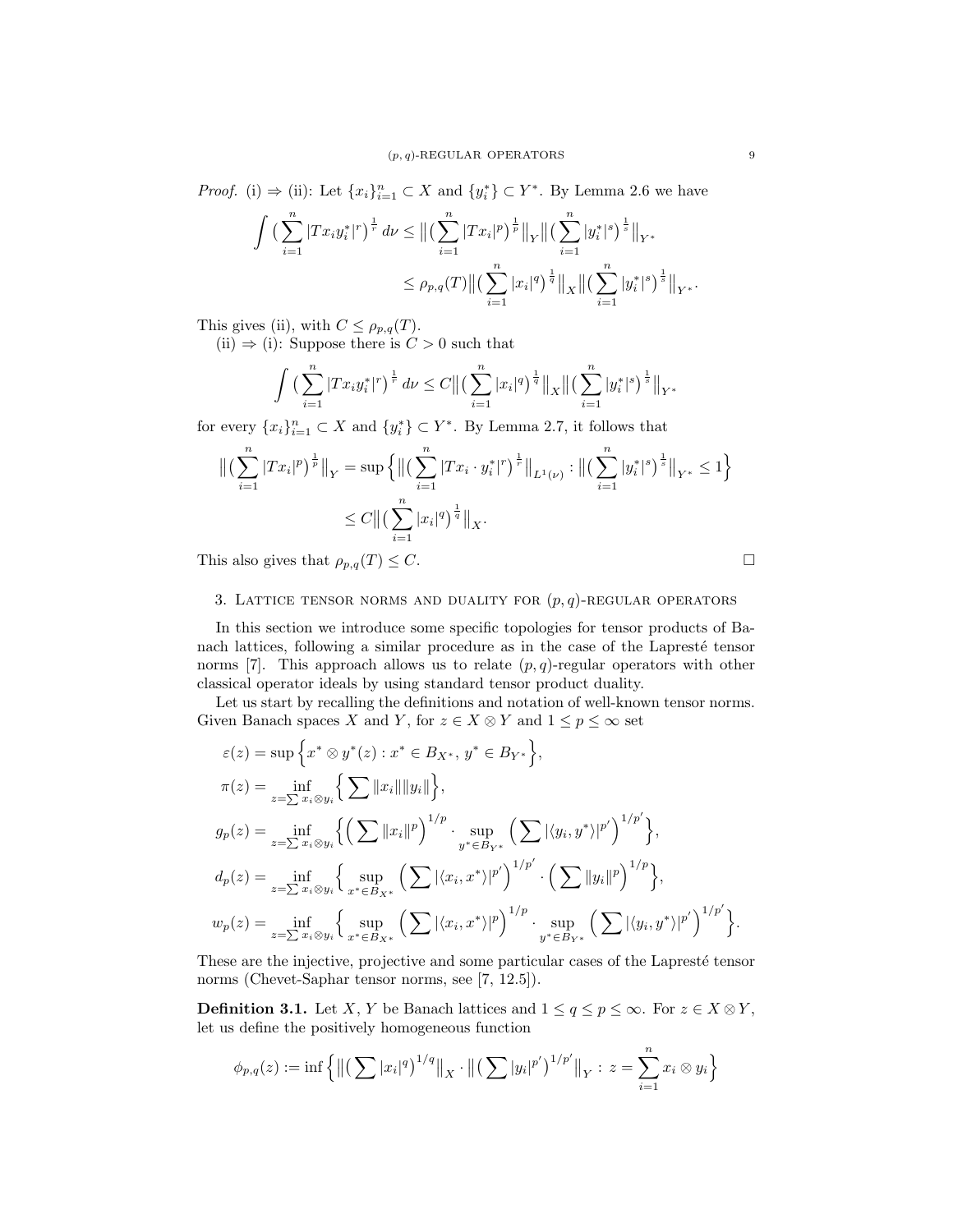and the seminorm

$$
r_{p,q}(z) := \inf \Big\{ \sum_{j=1}^m \phi_{p,q}(z_j) : z = \sum_{j=1}^m z_j \Big\}.
$$

**Proposition 3.2.** Let  $1 \le q \le p \le \infty$ , X and Y Banach lattices.

- (1) For  $z \in X \otimes Y$ ,  $\varepsilon(z) \leq r_{p,q}(z) \leq \pi(z)$ . Consequently,  $r_{p,q}$  is a norm.
- (2) If X is q-convex and Y is p'-convex (with  $M^{(q)}(X) = 1 = M^{(p')}(Y)$ ), then  $\phi_{p,q}$  is a quasi-norm with constant  $2^{\frac{1}{t}-1}$  where  $1/t = 1/q + 1/p'$ . In particular, for  $p = q$ ,  $r_{p,p} = \phi_{p,p}$  is a norm.

*Proof.* (1) For the inequality  $\varepsilon(z) \leq r_{p,q}(z)$  it is enough to prove that  $\varepsilon(z) \leq \phi_{p,q}(z)$ for every  $z \in X \otimes Y$ . For every representation  $z = \sum_{i=1}^{n} x_i \otimes y_i$  and  $x^* \in B_{X^*}$ ,  $y^* \in B_{Y^*}$ , we have

$$
\sum_{i=1}^{n} \langle x_i, x^* \rangle \langle y_i, y^* \rangle \leq \left( \sum_{i=1}^{n} |\langle x_i, x^* \rangle|^p \right)^{1/p} \cdot \left( \sum_{i=1}^{n} |\langle y_i, y^* \rangle|^{p'} \right)^{1/p'}
$$
  

$$
\leq \left( \sum_{i=1}^{n} |\langle x_i, x^* \rangle|^q \right)^{1/q} \cdot \left( \sum_{i=1}^{n} |\langle y_i, y^* \rangle|^{p'} \right)^{1/p'}
$$
  

$$
\leq ||(\sum |x_i|^q)^{1/q}||_X \cdot ||(\sum |y_i|^{p'})^{1/p'}||_Y.
$$

This gives  $\varepsilon(z) \leq r_{p,q}(z)$ . For  $r_{p,q}(z) \leq \pi(z)$ , just note that for each representation  $z=\sum_{j=1}^m x_j\overset{\cdot}{\otimes} \overline{y_j},$ 

$$
r_{p,q}(z) \leq \sum_{j=1}^m \phi_{p,q}(x_j \otimes y_j) \leq \sum_{j=1}^m \|x_j\|_X \|y_j\|_Y.
$$

(2) Let  $1/t = 1/q + 1/p'$ , and note that  $t \leq 1$ . Given  $z_1, z_2 \in X \otimes Y$  and  $\varepsilon > 0$ , let  $z_1 = \sum_{i=1}^n x_i^1 \otimes y_i^1$  and  $z_2 = \sum_{i=1}^n x_i^2 \otimes y_i^2$  such that

$$
\|\sum_{i=1}^n |x_i^1|^q \|_{X_{[q]}}^{1/q} = \| \left( \sum_{i=1}^n |x_i^1|^q \right)^{1/q} \|_X \le (\phi_{p,q}(z_1) + \varepsilon)^{t/q},
$$
  

$$
\|\sum_{i=1}^n |y_i^1|^{p'} \|_{Y_{[p']}}^{1/p'} = \| \left( \sum_{i=1}^n |y_i^1|^{p'} \right)^{1/p'} \|_Y \le (\phi_{p,q}(z_1) + \varepsilon)^{t/p'},
$$

and

$$
\|\sum_{i=1}^n |x_i^2|^q\|_{X_{[q]}}^{1/q} = \|(\sum_{i=1}^n |x_i^2|^q)^{1/q}\|_X \leq (\phi_{p,q}(z_2) + \varepsilon)^{t/q},
$$
  

$$
\|\sum_{i=1}^n |y_i^2|^{p'}\|_{Y_{[p']}}^{1/p'} = \|(\sum_{i=1}^n |y_i^2|^{p'})^{1/p'}\|_Y \leq (\phi_{p,q}(z_2) + \varepsilon)^{t/p'}.
$$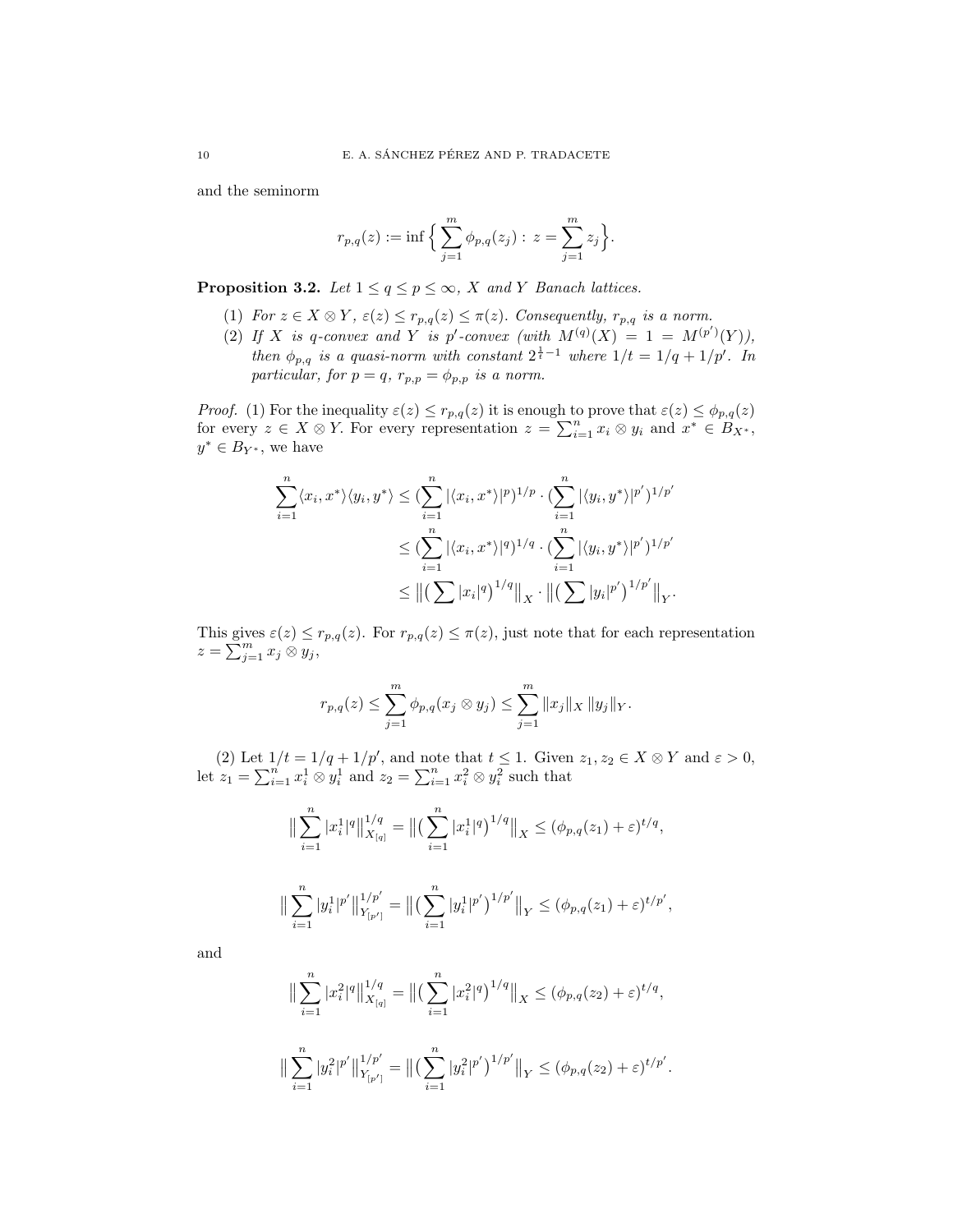$$
\phi_{p,q}(z_1 + z_2) \leq \left\| \left( \sum_{i=1}^n |x_i^1|^q + \sum_{i=1}^n |x_i^2|^q \right)^{1/q} \right\|_X \left\| \left( \sum_{i=1}^n |y_i^1|^{p'} + \sum_{i=1}^n |y_i^2|^{p'} \right)^{1/p'} \right\|_Y
$$
\n
$$
= \left\| \sum_{i=1}^n |x_i^1|^q + \sum_{i=1}^n |x_i^2|^q \right\|_{X_{[q]}}^{1/q} \left\| \sum_{i=1}^n |y_i^1|^{p'} + \sum_{i=1}^n |y_i^2|^{p'} \right\|_{Y_{[p']}}^{1/p'}
$$
\n
$$
\leq \left( \left\| \sum_{i=1}^n |x_i^1|^q \right\|_{X_{[q]}} + \left\| \sum_{i=1}^n |x_i^2|^q \right\|_{X_{[q]}} \right)^{1/q} \left( \left\| \sum_{i=1}^n |y_i^1|^{p'} \right\|_{Y_{[p']}} + \left\| \sum_{i=1}^n |y_i^2|^{p'} \right\|_{Y_{[p']}} \right)^{1/p'}
$$
\n
$$
\leq \left( (\phi_{p,q}(z_1) + \varepsilon)^t + (\phi_{p,q}(z_2) + \varepsilon)^t \right)^{1/q} \left( (\phi_{p,q}(z_1) + \varepsilon)^t + (\phi_{p,q}(z_2) + \varepsilon)^t \right)^{1/p'}
$$
\n
$$
\leq \left( 2^{1-t} (\phi_{p,q}(z_1) + \phi_{p,q}(z_2) + 2\varepsilon)^t \right)^{1/q} \left( 2^{1-t} (\phi_{p,q}(z_1) + \phi_{p,q}(z_2) + 2\varepsilon)^t \right)^{1/p'}
$$
\n
$$
= 2^{\frac{1}{t} - 1} (\phi_{p,q}(z_1) + \phi_{p,q}(z_2) + 2\varepsilon).
$$

As  $\varepsilon > 0$  was arbitrary, it follows that  $\phi_{p,q}(z_1 + z_2) \leq 2^{\frac{1}{t}-1}(\phi_{p,q}(z_1) + \phi_{p,q}(z_2))$  as claimed.  $\Box$ 

Now we can provide the representation theorem for  $(p, q)$ -regular operators. Recall that the trace duality allows us to identify  $(X \otimes Y^*)^*$  with a certain subspace of  $L(X, Y^{**})$ : for  $\varphi \in (X \otimes Y^*)^*$ , take  $T_{\varphi}: X \to Y^{**}$  given by

$$
\langle T_{\varphi}(x), y^* \rangle = \varphi(x \otimes y^*)
$$

for  $x \in X$  and  $y^* \in Y^*$ .

**Theorem 3.3.** Let  $1 \leq q \leq p \leq \infty$ . Then

$$
\mathcal{R}_{p,q}(X,Y)=\Big(X\otimes_{r_{p,q}}Y^*\Big)^*\cap \mathcal{L}(X,Y).
$$

isometrically.

*Proof.* To see the inclusion  $\subseteq$  just take a  $(p, q)$ -regular operator  $T : X \to Y$  and consider the trace duality with a tensor  $z = \sum_{j=1}^m \sum_{i=1}^n x_i^j \otimes y_i^{j*} \in X \otimes Y^*$ . We have by Proposition 2.8 for  $r = 1$  (and so  $s = p'$ ) that

$$
\langle T, z \rangle = \sum_{j=1}^{m} \sum_{i=1}^{n} \langle T(x_i^j), y_i^{j*} \rangle \le \sum_{j=1}^{m} \sum_{i=1}^{n} |\langle T(x_i^j), y_i^{j*} \rangle|
$$
  

$$
\le \sum_{j=1}^{m} \rho_{p,q}(T) \| \left( \sum |x_i^j|^q \right)^{1/q} \|_{X} \cdot \| \left( \sum |y_i^{j*}|^{p'} \right)^{1/p'} \|_{Y^*}.
$$

Since this holds for all representations of z, it follows that the functional  $\varphi_T$  defined by T as  $\varphi_T(x \otimes y^*) = \langle T(x), y^* \rangle$  satisfies that

$$
\|\varphi_T\| \le \rho_{p,q}(T).
$$

For the converse inclusion, take a functional  $\varphi: X \otimes_{r_{p,q}} Y^* \to \mathbb{R}$  and define the operator  $T_{\varphi}: X \to Y$  by  $\langle T_{\varphi}(x), y^* \rangle = \varphi(x \otimes y^*)$ . Let  $\{x_i\}_{i=1}^n \subset X$ . For every  $\varepsilon > 0$ , there is a tensor  $z = \sum_{i=1}^n x_i^* \otimes y_i^{0*}$  with  $\|(\sum_{i=1}^n |y_i^{0*}|^{p'})^{\frac{1}{p'}}\|_{Y^*} \leq 1$  such that

$$
\sup \left\{ \sum_{i=1}^n \langle T_\varphi(x_i), y_i^* \rangle : \| \left( \sum_{i=1}^n |y_i^*|^{p'} \right)^{\frac{1}{p'}} \|_{Y^*} \leq 1 \right\} \leq \sum_{i=1}^n \langle T_\varphi(x_i), y_i^{0*} \rangle + \varepsilon.
$$

Then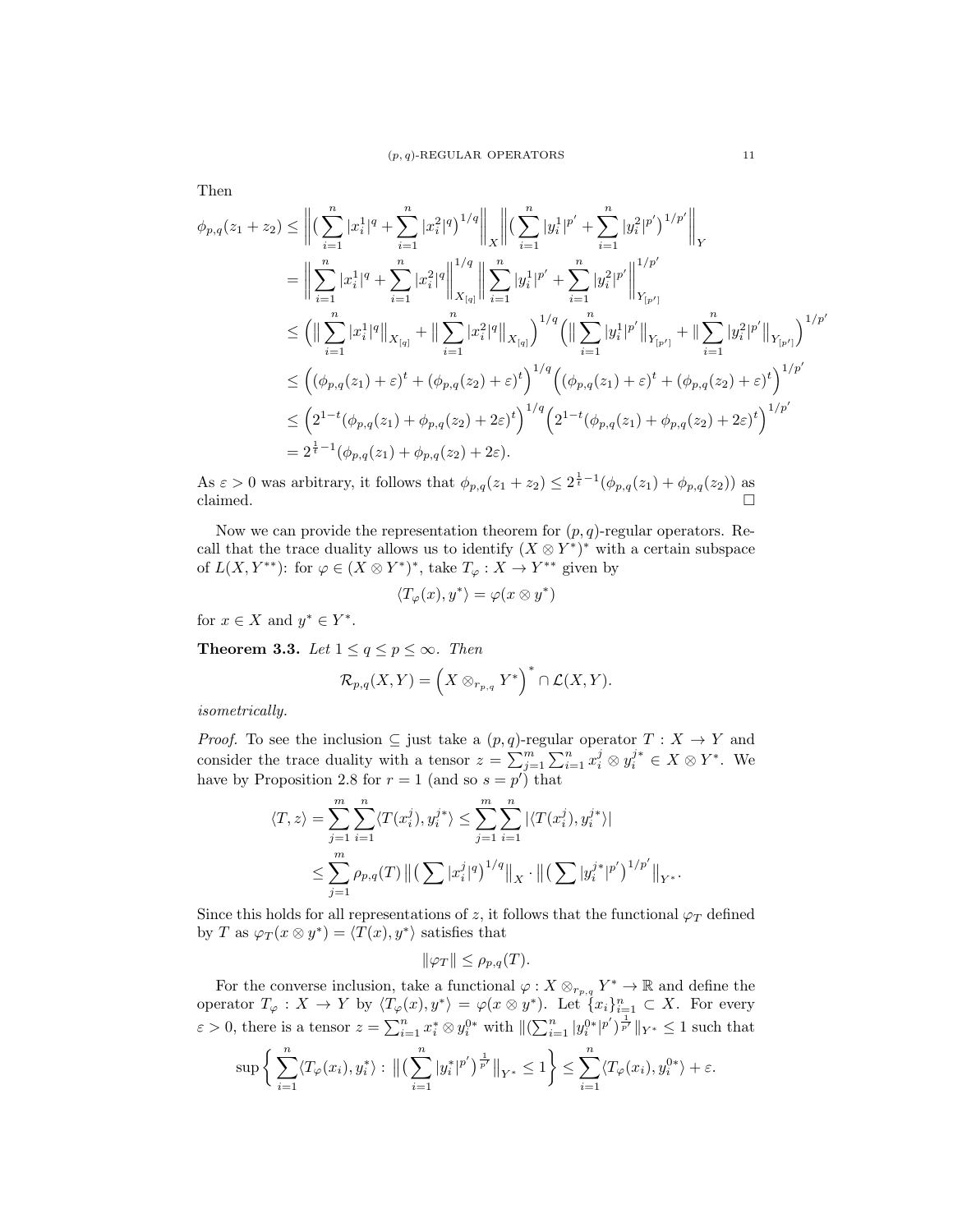By Proposition 2.8 for  $r = 1$ , it follows that

$$
\left\| \left( \sum_{i=1}^{n} |T_{\varphi}(x_i)|^p \right)^{\frac{1}{p}} \right\| - \varepsilon \le \sum_{i=1}^{n} \langle T_{\varphi}(x_i), y_i^{0*} \rangle = \varphi \left( \sum_{i=1}^{n} x_i \otimes y_i^{0*} \right) \le ||\varphi|| r_{p,q}(z)
$$
  

$$
\le ||\varphi|| ||(\sum_{i=1}^{n} |x_i|^q)^{1/q} ||_X ||(\sum_{i=1}^{n} |y_i^{0*}|^{p'})^{\frac{1}{p'}} ||_{Y^*}
$$
  

$$
\le ||\varphi|| ||(\sum_{i=1}^{n} |x_i|^q)^{1/q} ||_X.
$$

Therefore,  $T_{\varphi}$  is  $(p, q)$ -regular and  $\rho_{p,q}(T_{\varphi}) \leq ||\varphi||$ . This finishes the proof.

This approach fits actually with a more general framework, in which analogous tensor product representations are also possible for the case of  $p$ -convex and  $p$ concave operators. In order to compare these with classical operator ideals, we introduce the following.

**Definition 3.4.** Let  $1 \le q \le p \le \infty$ , and X, Y Banach lattices. For  $z \in X \otimes Y$ , define the positively homogeneous functions

$$
\delta_{p,q}(z) := \inf \left\{ \left( \sum \|x_i\|_X^{q} \right)^{1/q} \left\| \left( \sum |y_i|^{p'} \right)^{1/p'} \right\|_Y : z = \sum_{i=1}^n x_i^j \otimes y_i^j \right\}
$$
  

$$
\iota_{p,q}(z) := \inf \left\{ \left\| \left( \sum |x_i|^q \right)^{1/q} \right\|_X \left( \sum \|y_i\|_Y^{p'} \right)^{1/p'} : z = \sum_{i=1}^n x_i^j \otimes y_i^j \right\},
$$

and the corresponding seminorms

$$
h_{p,q}(z) := \inf \Big\{ \sum_{j=1}^m \delta_{p,q}(z_j) : z = \sum_{j=1}^m z_j \Big\}.
$$
  

$$
k_{p,q}(z) := \inf \Big\{ \sum_{j=1}^m \iota_{p,q}(z_j) : z = \sum_{j=1}^m z_j \Big\}.
$$

Let us write  $\mathcal{CK}_{p,q}(X, Y)$  for the space of  $(p, q)$ -convex operators from the Banach space X to the Banach lattice Y, and  $\mathcal{CC}_{p,q}(X, Y)$  for the space of  $(p, q)$ -concave operators from the Banach lattice  $X$  to the Banach space  $Y$ . The following facts can be proved arguing as in Proposition 3.2 and Theorem 3.3.

**Proposition 3.5.** Let  $1 \le q \le p \le \infty$ , X and Y Banach lattices.

- (1) For  $z \in X \otimes Y$ ,  $\varepsilon(z) \leq h_{p,q}(z) \leq \pi(z)$  and  $\varepsilon(z) \leq k_{p,q}(z) \leq \pi(z)$ . Consequently,  $h_{p,q}\,$  and  $k_{p.q}\,$  are norms.
- (2) If Y is p'-convex (constant 1), then  $\delta_{p,q}$  is a quasi-norm with constant  $2^{1-t}$ where  $1/t = 1/q + 1/p'$ . In particular,  $h_{p,p} = \delta_{p,p}$  is a norm.
- (3) If X is q-convex (constant 1), then  $\iota_{p,q}$  is a quasi-norm with constant  $2^{1-t}$ where  $1/t = 1/q + 1/p'$ . In particular,  $k_{p,p} = \iota_{p,p}$ .

**Theorem 3.6.** Let  $1 \leq q \leq p \leq \infty$ . Then we have the following isometric identities:

$$
(1) \ \mathcal{C}\mathcal{X}_{p,q}(X,Y) = \left(X \otimes_{h_{p,q}} Y^*\right)^* \cap \mathcal{L}(X,Y),
$$
  

$$
(2) \ \mathcal{C}\mathcal{C}_{p,q}(X,Y) = \left(X \otimes_{k_{p,q}} Y^*\right)^* \cap \mathcal{L}(X,Y).
$$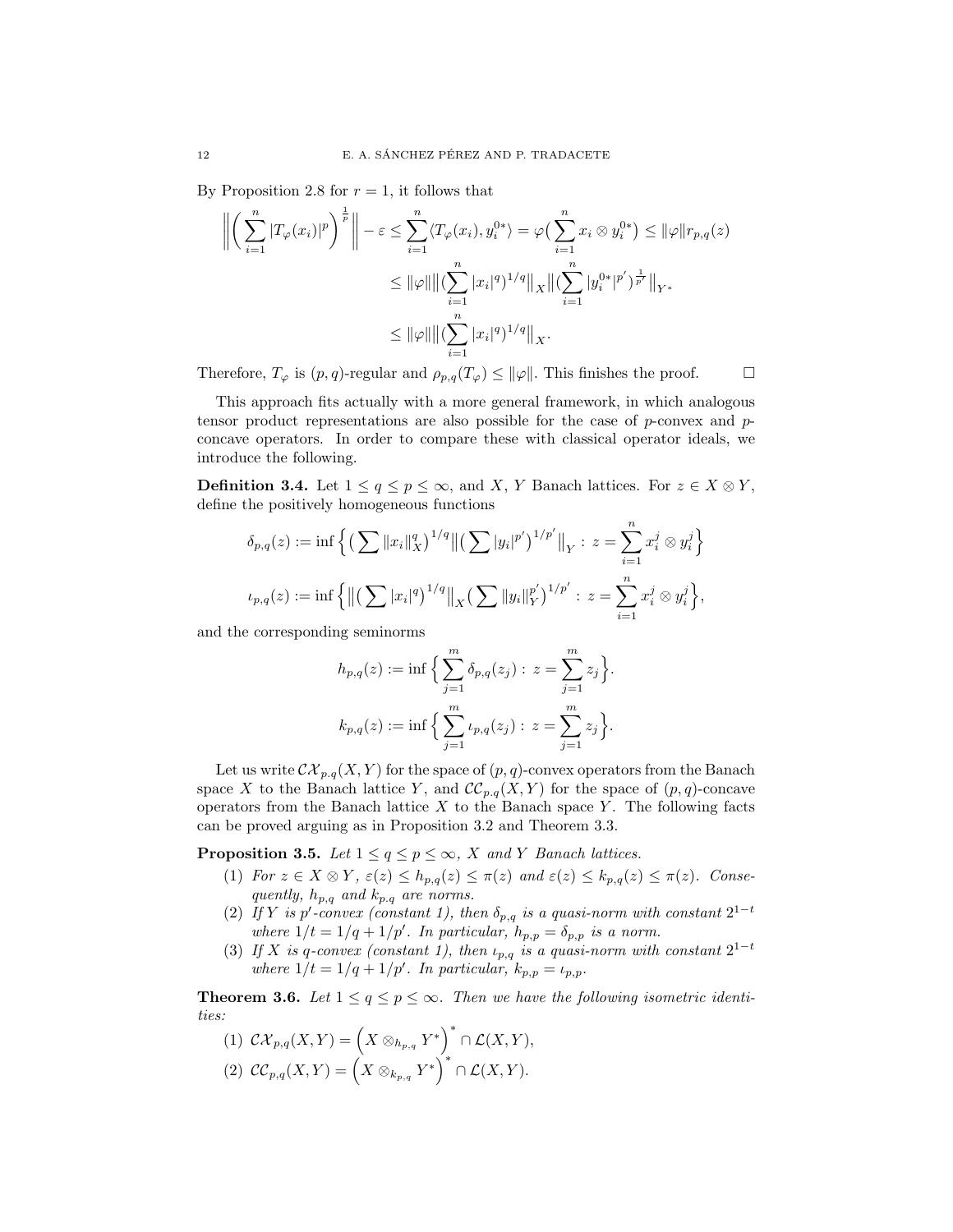This point of view allows us to state the relations among  $(p, q)$ -regular,  $(p, q)$ convex and  $(p, q)$ -concave operators in a straightforward way by comparing the norms appearing in the corresponding representations.

**Proposition 3.7.** Let  $1 \leq q \leq p \leq \infty$ . Then we have the following relations.

- (1) (i) If X is q-convex, then  $\mathcal{R}_{p,q}(X,Y) \subseteq \mathcal{CK}_{p,q}(X,Y)$ .
	- (ii) If X is q-concave, then  $\mathcal{CK}_{p,q}(X,Y) \subseteq \mathcal{R}_{p,q}(X,Y)$ .
	- (iii) If X is an  $L^q$ -space, then  $\mathcal{R}_{p,q}(X,Y) = \mathcal{C} \mathcal{X}_{p,q}(X,Y)$ .
- (2) (i) If Y is p-concave, then  $\mathcal{R}_{p,q}(X, Y) \subseteq \mathcal{CC}_{p,q}(X, Y)$ .
	- (ii) If Y is p-convex, then  $\mathcal{CC}_{p,q}(X,Y) \subseteq \mathcal{R}_{p,q}(X,Y)$ .
	- (iii) If Y is an  $L^p$ -space, then  $\mathcal{R}_{p,q}(X,Y) = \mathcal{CC}_{p,q}(X,Y)$ .

$$
(3) \ \mathcal{L}(L^q,L^p)=\mathcal{R}_{p,q}(L^q,L^p)=\mathcal{CC}_{p,q}(L^q,L^p)=\mathcal{CX}_{p,q}(L^q,L^p).
$$

Proof. The proofs of (1) and (2) are direct consequences of the previous results and duality arguments. For the proof of (3) just note that  $p' \leq q'$  and for every representation of a tensor as  $z = \sum_{i=1}^{n} x_i \otimes y_i^*$  we have

$$
\pi(z) \le \sum_{i=1}^n \|x_i\| \|y_i^*\| \le \left(\sum_{i=1}^n \|x_i\|^q\right)^{1/q} \left(\sum_{i=1}^n \|y_i^*\|^{q'}\right)^{1/q'}
$$
  

$$
\le \left(\sum_{i=1}^n \|x_i\|^q\right)^{1/q} \left(\sum_{i=1}^n \|y_i^*\|^{p'}\right)^{1/p'}.
$$

Besides this, more can be said about the coincidence of  $(p,q)$ -regular operators between  $L^r$ -spaces. This will be addressed in Section 4.

Some direct consequences of the general theory of summability of Banach lattices can also be stated in this framework. Using the representation theorem for maximal operator ideals (see [7, p.203]) and the tensor norms associated to the ideals of  $p$ summing and *p*-dominated operators, we obtain the following:

**Proposition 3.8.** Let X, Y be Banach lattices and  $1 \leq p \leq \infty$ . The following relations hold:

- (i)  $w_p \leq r_{p,p}$  and  $\mathcal{D}_p(X, Y) \subseteq \mathcal{R}_{p,p}(X, Y)$ , where  $\mathcal{D}_p$  is the ideal of p-dominated operators.
- (ii)  $g_p \le h_{p,p}$  and  $\Pi^*_{p'}(X,Y) \subseteq \mathcal{CK}_{p,p}(X,Y)$ , where  $\Pi^*_{p'}(X,Y)$  is the adjoint to the ideal of  $p'$ -summing operators.
- (iii)  $d_p \leq k_{p',p'}$  and so  $\Pi_{p'}(X,Y) \subseteq CC_{p',p'}(X,Y)$ .

*Proof.* For (i), use  $w_p = w_{p'}^t$  ([7, p.152]) and the fact that the ideal of p'-dominated operators is associated to the norm  $w_p^*$ . Then  $(w_p^*)' = w_{p'}$ . A direct calculation using that for  $x_1, \ldots, x_n \in X$ ,

$$
\sup_{x^* \in B_{X^*}} \left( \sum |\langle x_i, x^* \rangle|^p \right)^{1/p} \leq \left\| \left( \sum |x_i|^p \right)^{1/p} \right\|,
$$

gives  $w_{p'} \leq r_{p',p'}$ . Thus the above comments give the required inclusion.

For (ii), use that  $\Pi_{p'}^*$  is associated to  $g'_p$  ([7, p.211] and [7, §.17.9]). The inequality  $g_p \leq h_{p,p}$  is given by using the same inequality as in (i). Similar arguments show  $(iii)$ .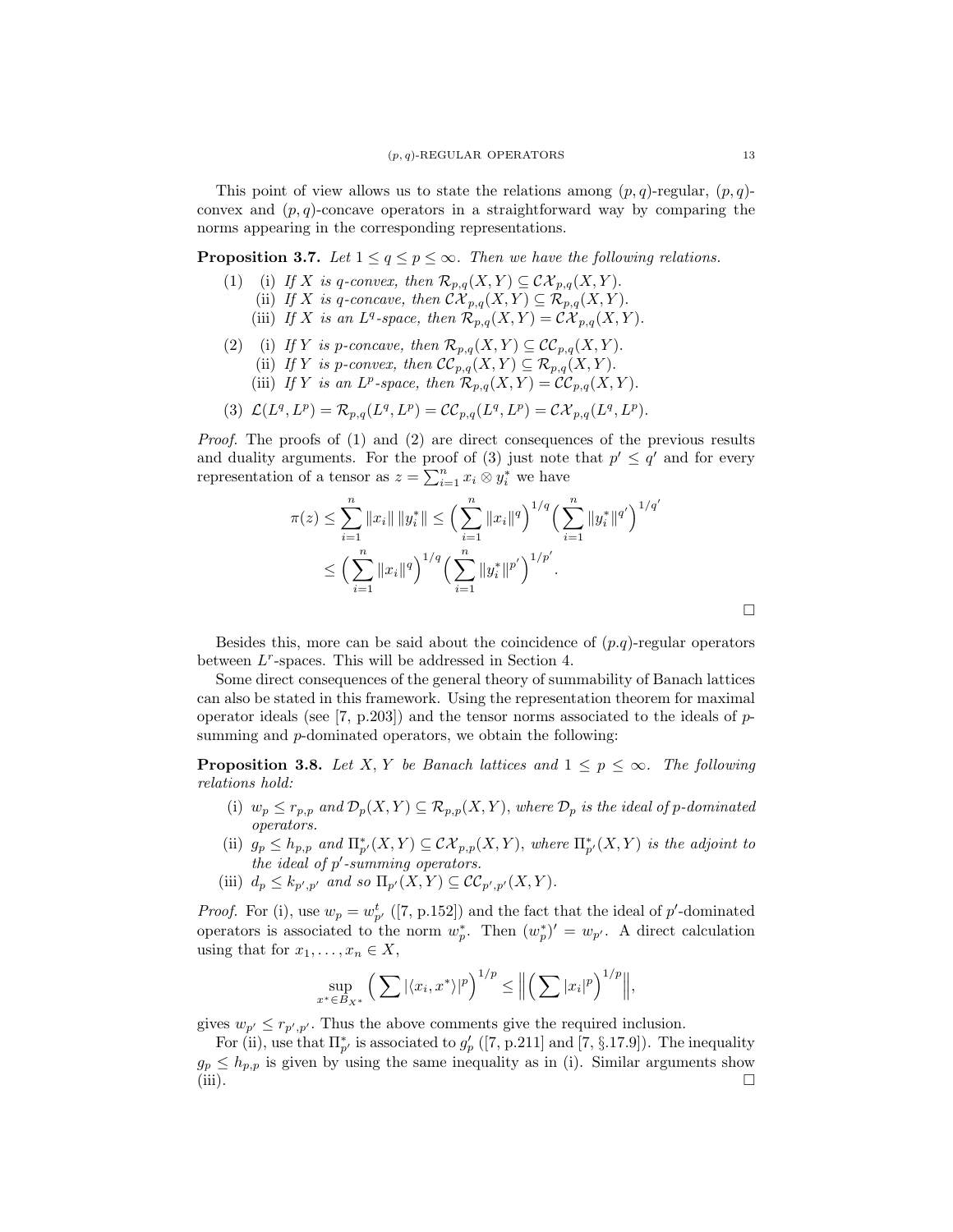In the particular case when we deal with  $L_p$  spaces, the so called Chevet-Persson-Saphar inequalities (see [7, 15.10]), provide a useful tool for relating the tensor norms we just introduced with other classical tensor norms:

$$
d_{p'}^*(z) \le d_p(z) \le \Delta_p(z) \le g_{p'}^*(z) \le g_p(z), \quad z \in L^p \otimes Y.
$$

Moreover, in the case when  $Y$  is also an  $L^p$ -space, we actually get

(3) 
$$
d_{p'}^*(z) = d_p(z) = \Delta_p(z) = g_{p'}^*(z) = g_p(z), \quad z \in L^p(\mu) \otimes L^p(\nu)
$$

for arbitrary measures  $\mu$  and  $\nu$ .

Let us now focus on the topological properties of the tensor product  $L^p(\mu)$  ⊗  $L^{p'}(\nu)$  endowed with the  $r_{p,p}$ -norm, and compare them with other classical topologies. We will comment on  $p = 2$  and the general case separately:

- (1) For  $p = 2$ , the equalities given in (3) show that  $L^2(\mu) \otimes_{\alpha} L^2(\nu)$  cannot be isomorphic to  $L^2(\mu) \otimes_{r_{2,2}} L^2(\nu)$  for  $\alpha = d_2^* = d_2 = \Delta_2 = g_2^* = g_2$ , since by Corollary 3.10, we have that  $r_{2,2}$  is equivalent to  $\pi$  in this tensor product.
- (2) However, we can easily see that  $r_{2,2}$  is equivalent to  $d_2$  on the tensor product  $X \otimes \ell^2$  for  $X = \ell^{\infty}$  or  $X = \ell^1$ . This is a direct consequence of the so called Little Grothendieck Theorem (see [7, 17.14]) and Corollary 3.10.
- (3) Similarly,  $d_{\infty}$  is also equivalent to  $r_{2,2}$ , in this case as a consequence of Grothendieck Theorem (see [7, 17.14]) and Corollary 3.10.

For the general case  $(p \neq 2)$ , the Chevet-Persson-Saphar inequalities yield some positive results about  $(s, q)$ -regularity for certain well-known operators. The following are just a sample.

- (1) For every Banach lattice Y,  $d_{p'}^* \leq d_p \leq \Delta_p \leq g_{p'}^* \leq g_p \leq r_{s,q}$  for every  $1 \leq q \leq p \leq s$  in the tensor product  $L^p(\mu) \otimes Y$ . This is a direct consequence of the *p*-concavity of  $L^p$ .
- (2) The norm  $\Delta_p$  concerns spaces of Bochner integrable functions, and can also be related to operators  $T: L^p(\mu) \to Y$  defined as Y-valued integral by means of the formula  $f \mapsto \int \phi f d\mu \in Y$  for a certain function  $\phi \in L^{p'}(\mu, Y) \hookrightarrow (L^p(\mu) \otimes_{\Delta_p} Y^*)^*$ . Thus, the comparison of  $\Delta_p$  and  $r_{s,q}$ provides also some meaningful results.

Using the tensor product representation of maximal operator ideals as dual spaces of topological tensor products (see [7, 17.5]), the above arguments yield the following.

**Corollary 3.9.** Let Y be a Banach lattice,  $1 \le q \le r \le p$  and  $T: L^p(\mu) \to Y$ .

- (1) Every r-integral and r-summing operator from  $L^r(\mu)$  to Y, as well as operators belonging to their associated dual ideals, are  $(p, q)$ -regular.
- (2) Every operator  $T: L^r(\mu) \to Y$  defined as the Y-valued integral  $T(\cdot) =$  $\int \phi(\cdot) d\mu$  for a function  $\phi \in L^{r'}(\mu, Y)$  is  $(p, q)$ -regular.

Let us recall that an equivalent form of Grothendieck's Theorem can be given in terms of tensor products of  $C(K)$ -spaces [21, Theorem 3.1]: for each pair of compact Hausdorff spaces  $K_1$  and  $K_2$  and every  $z = \sum_{i=1}^n x_i \otimes y_i \in C(K_1) \otimes C(K_2)$ , it holds that

$$
\pi(z) \leq K_G \, \|\left(\sum_{i=1}^n |x_i|^2\right)^{1/2} \|_{C(K_1)} \cdot \|\left(\sum_{i=1}^n |y_i|^2\right)^{1/2} \|_{C(K_2)},
$$

where  $K_G$  is Grothendieck's constant.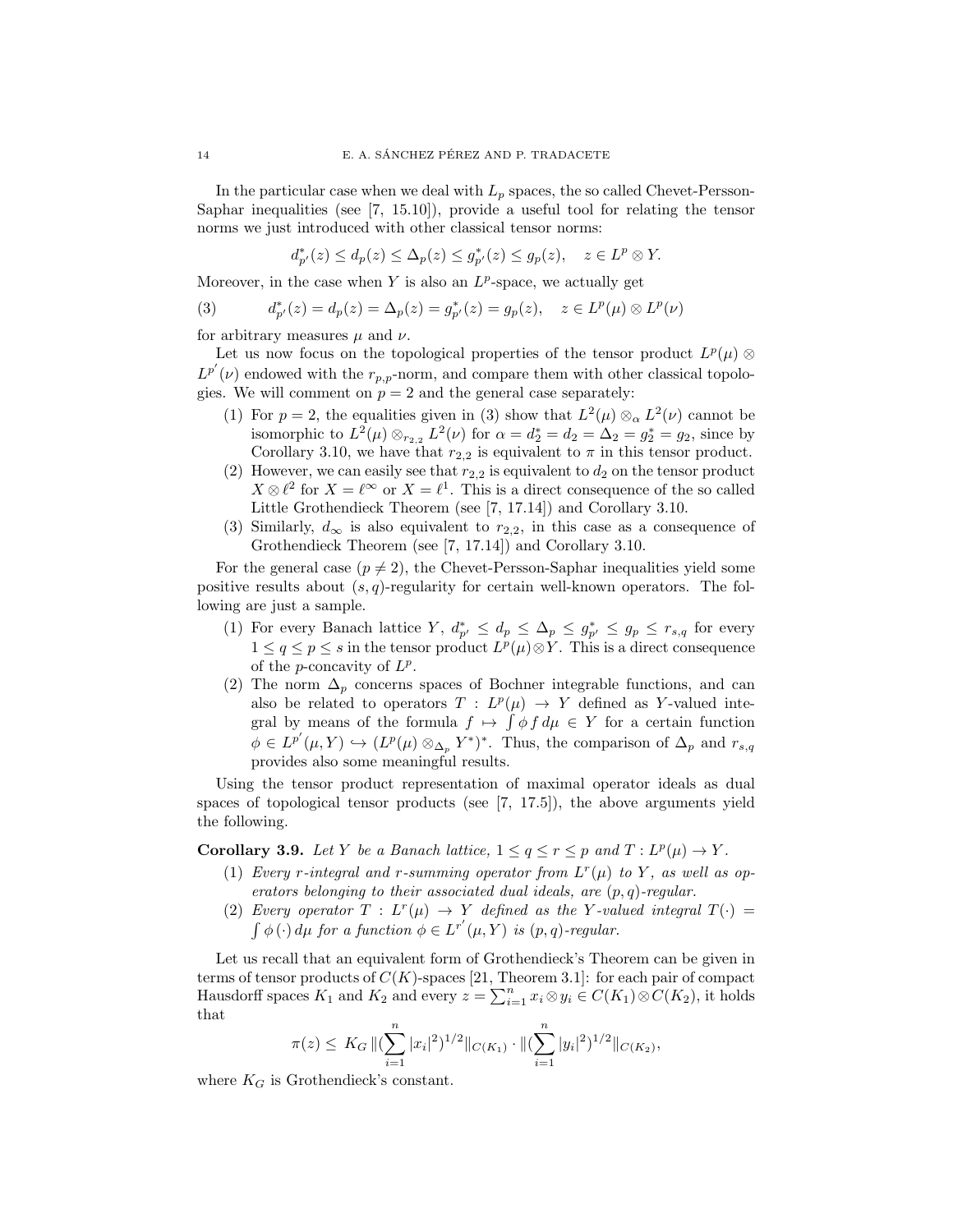Krivine's version of Grothendieck's Theorem (cf. [17, Theorem 1.f.14]) states that  $\mathcal{R}_{2,2}(X, Y) = \mathcal{L}(X, Y)$ , and the corresponding constants are related as  $||T|| \le$  $\rho_{2,2}(T) \leq K_G ||T||$ . The following result is the pre-dual version of this fact, and so is also equivalent to Grothendieck's Theorem.

**Corollary 3.10.** Let X and Y be Banach lattices. Then  $\pi \leq K_G r_{2,2} \leq K_G \pi$  on  $X \otimes Y$ .

*Proof.* Take a tensor  $z = \sum_{i=1}^{n} x_i \otimes y_i \in X \otimes Y$ , and consider  $x_0 = (\sum_{i=1}^{n} |x_i|^2)^{1/2} \in$ X and  $y_0 = (\sum_{i=1}^n |y_i|^2)^{1/2} \in Y$ . Take the ideals  $I(x_0)$  and  $I(y_0)$  generated by these elements in the corresponding lattices, and endow both of them with AM-norms:

$$
||x||_{X,\infty} = \inf \left\{ \lambda : |x| \le \lambda \frac{x_0}{||x_0||} \right\}
$$
 and  $||y||_{Y,\infty} = \inf \left\{ \lambda : |y| \le \lambda \frac{y_0}{||y_0||} \right\}.$ 

Note that  $||x||_X \le ||x||_{X,\infty}$  and  $||y||_Y \le ||y||_{Y,\infty}$ , and so the inclusion maps  $J_X$ :  $\overline{I}(x_0) \to X$  and  $J_Y : \overline{I}(y_0) \to Y$  acting in the closure of these ideals satisfy that  $||J_X|| \leq 1$  and  $||J_Y|| \leq 1$ , respectively. By Kakutani's theorem these can be considered as  $C(K)$  spaces (cf. [17, Theorem 1.b.6]. Note also that

$$
||x_0||_{X,\infty} = ||x_0||_X = ||(\sum_{i=1}^n |x_i|^2)^{1/2}||_X
$$
 and  $||y_0||_{Y,\infty} = ||y_0||_Y = ||(\sum_{i=1}^n |y_i|^2)^{1/2}||_Y$ .

Since  $\pi$  satisfies the metric mapping property (see for example [7, 3.2]), we have that

$$
||J_X \otimes J_Y : \overline{I}(x_0) \otimes_{\pi} \overline{I}(y_0) \to X \otimes_{\pi} Y|| \leq ||J_X|| \cdot ||J_Y|| \leq 1.
$$

Now, we apply Grothendieck's Theorem for tensor products of  $C(K)$  spaces to obtain

$$
\pi(\sum_{i=1}^{n} x_i \otimes y_i) = \pi(\sum_{i=1}^{n} J_X(x_i) \otimes J_Y(y_i)) \leq K_G \left\| (\sum_{i=1}^{n} |x_i|^2)^{1/2} \right\|_{X,\infty} \cdot \left\| (\sum_{i=1}^{n} |y_i|^2)^{1/2} \right\|_{Y,\infty}
$$

$$
= K_G \left\| (\sum_{i=1}^{n} |x_i|^2)^{1/2} \right\|_{X} \cdot \left\| (\sum_{i=1}^{n} |y_i|^2)^{1/2} \right\|_{Y}.
$$

The result follows by convexity.

# 4.  $(p, q)$ -REGULAR OPERATORS BETWEEN  $L_r$ -SPACES AND Marcinkiewicz-Zygmund inequalities

In this section we will center our attention in the case of operators defined between  $L_r$ -spaces, in relation with the Marcinkiewicz-Zygmund type inequalities presented by A. Defant and M. Junge in [9]. By means of the so called Maurey-Rosenthal factorization theory (see for instance [6, 8]), we will be able to extend these results to the case of operators acting in  $r$ -convex function lattices and with values in r-concave Banach function lattices. In particular, we study the requirements to reduce the study of  $(p, q)$ -regular operators between Banach lattices to the properties of such operators between  $L_r$ -spaces.

For the case  $p = q$ , a Maurey-Rosenthal factorization theorem for p-regular operators holds under the usual convexity/concavity requirements. The following result is similar to Theorem 3.1 in [8]. However, the reader must notice that the requirements on the operator  $T$  are different. We sketch the proof showing the argument; see the proof of Theorem 3.2 in [8] for more details.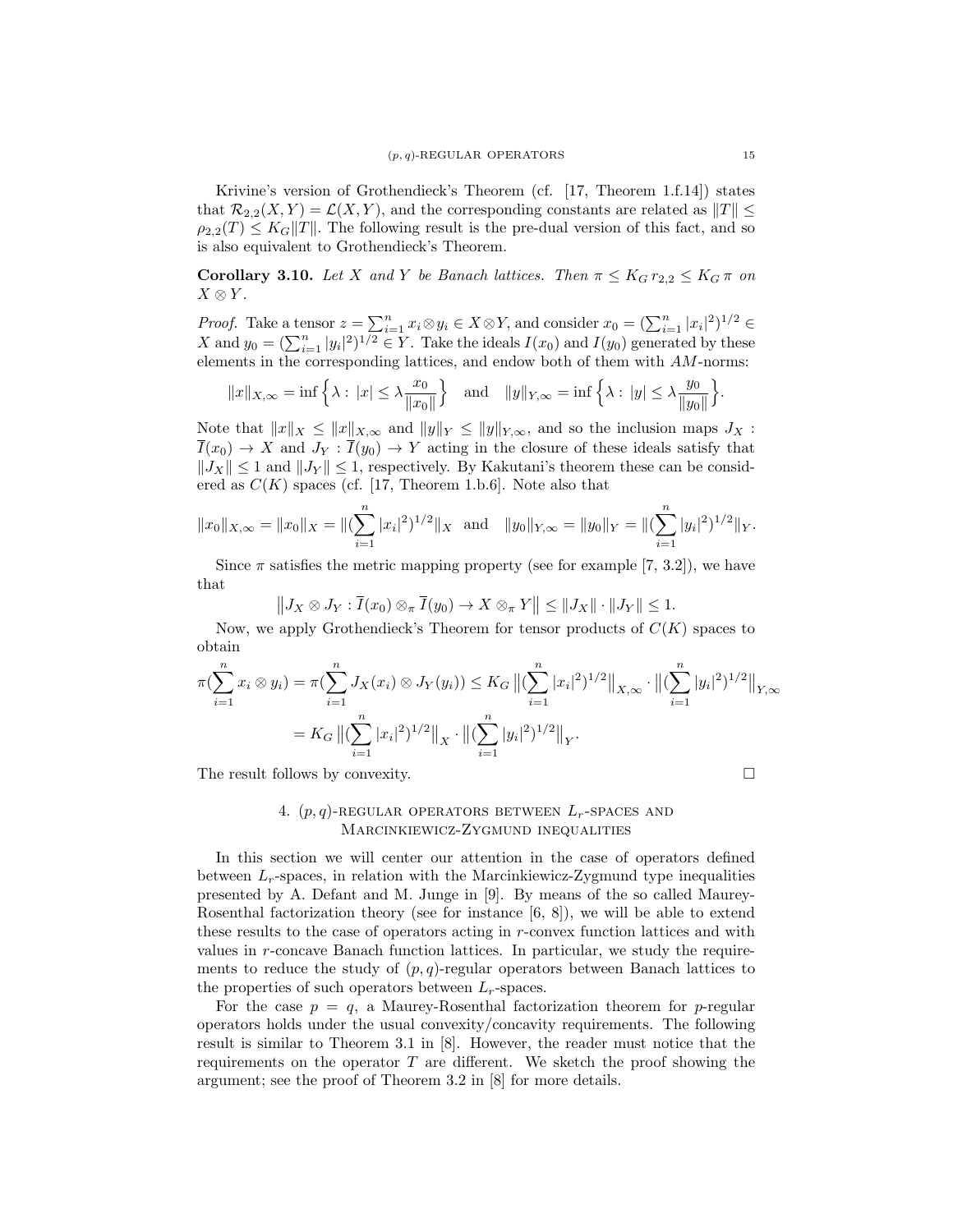**Theorem 4.1.** Let  $1 \leq s \leq p < \infty$ . Let X be a p-convex order continuous Banach function space over  $(\Omega, \Sigma, \mu)$  and Y be an s-concave Banach function space over  $(\Omega', \Sigma', \nu)$  with Y<sup>\*</sup> order continuous. Let  $T : X \to Y$  be a p-regular operator. Then T factors as



for suitable functions f and g. Here,  $\hat{T}$  is a linear and continuous operator.

*Proof.* Note first that  $1/p + 1/s' \leq 1$ . Take  $r \geq 1$  such that  $1/r = 1/p + 1/s'$ . For the aim of simplicity we assume that the  $p$ -convexity and  $s$ -concavity constants involved are equal to 1; note that, being s-concave, Y is order continuous. For  ${x_i}_{i=1}^n \subset X$  and  ${y_i^*}_{i=1}^n \subset Y^*$ , using the generalized Hölder inequality (1) and the fact that  $T$  is  $p$ -regular, it holds that

$$
\left(\sum_{i=1}^{n} \|Tx_i y_i^*\|_{L_1(\nu)}^r\right)^{\frac{1}{r}} \leq \int \left(\sum_{i=1}^{n} |Tx_i|^p\right)^{\frac{1}{p}} \left(\sum_{i=1}^{n} |y_i^*|^{s'}\right)^{\frac{1}{s'}} d\nu
$$
  

$$
\leq C \|\left(\sum_{i=1}^{n} |x_i|^p\right)^{\frac{1}{p}} \|_X \|\left(\sum_{i=1}^{n} |y_i^*|^{s'}\right)^{\frac{1}{s'}} \|_{Y^*}
$$

.

Since X is p-convex and  $Y^*$  is s'-convex, by Young's inequality, it follows that

$$
\begin{split} \sum_{i=1}^n \|Tx_iy_i^*\|_{L_1(\nu)}^r &\leq C^r \big\| \sum_{i=1}^n |x_i|^p \big\|_{X_{[p]}}^{\frac{r}{p}} \big\| \sum_{i=1}^n |y_i^*|^{s'} \big\|_{(Y^*)_{[s']}}^{\frac{r}{s'}} \\ &\leq C^r \Big( \frac{r}{p} \big\| \sum_{i=1}^n |x_i|^p \big\|_{X_{[p]}} + \frac{r}{s'} \big\| \sum_{i=1}^n |y_i^*|^{s'} \big\|_{(Y^*)_{[s']}} \Big). \end{split}
$$

We now make a standard application of Ky Fan's Lemma (see for example [19, E.4;p.40] for the Lemma and the requirements to apply it, and [6, Theorem 1] for a proof similar to the one presented here). It provides functions  $f_0 \in (X(\mu)_{[p]})^* =$  $\mathcal{M}(X(\mu), L^p(\mu))_{[p]}$  (where M denotes the space of multiplication operators), and  $g_0 \in ((Y(\nu)^*)_{[s']})^* = \mathcal{M}(Y(\nu)^*, L^{s'}(\nu))_{[s']}$  such that

$$
\int |Tx y^*| d\nu \le C \Big( \int |x|^p f_0 d\mu \Big)^{1/p} \Big( \int |y^*|^{s'} g_0 d\nu \Big)^{1/s'}.
$$

This gives the inequality

that is,

$$
\left(\int \left|\frac{Tx}{g_0^{1/s'}}\right|^s d\nu\right)^{1/s} \le C \left(\int |x|^p f_0 d\mu\right)^{1/p}
$$

for all  $x \in X(\mu)$ . This provides the desired factorization, using the associated multiplication operators and T to define the operator  $\hat{T}$  (see the argument given in [8, Th.3.2]). The decomposition of the operator is given by

$$
M_{g_0^{1/s'}} \circ g_0^{-1/s'} T(\cdot/f_0^{1/p}) \circ M_{f_0^{1/p}} = T,
$$
  

$$
f = f_0^{1/p}, \hat{T} = g_0^{-1/s'} T(\cdot/f_0^{1/p}) \text{ and } g = g_0^{1/s'}.
$$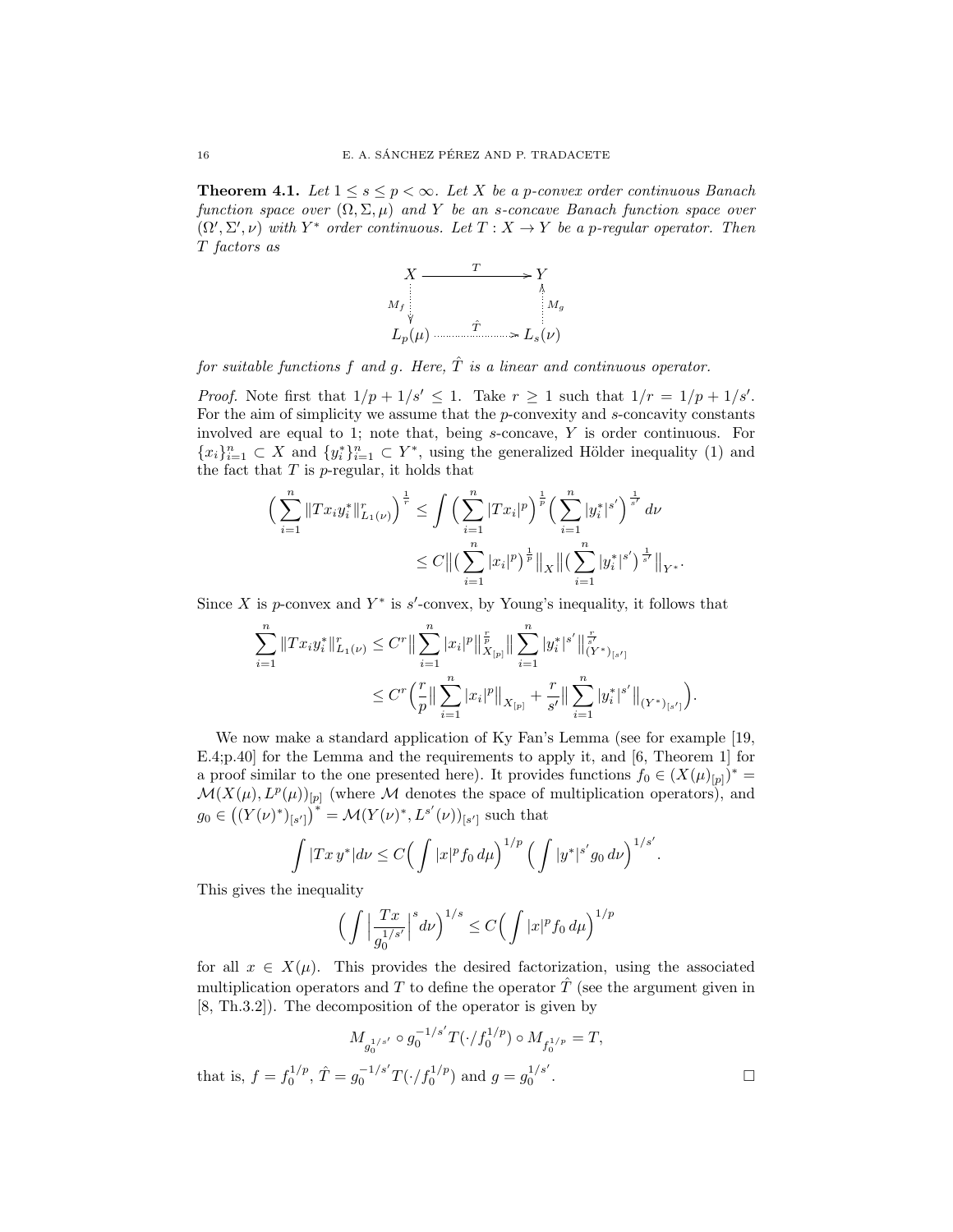Remark 4.2. The statement of the previous result excludes the fundamental case in which  $Y = L_1$ , since the dual of such space is not order continuous. It must be mentioned here that this was one of the most relevant instances of the original factorization of Maurey and provides some of its main applications, for example regarding the structure of reflexive subspaces of  $L^1$ -spaces (see II.H.13 in [25]). We will not consider this case for the aim of simplicity. However, the result is expected to be true also in this case, since the separation argument can be extended for this case using a nowadays well-known procedure that is explained in [6].

Remark 4.3. The result above assures that the operator factors through an operator  $\hat{T}: L_p(\mu) \to L_s(\nu)$  for  $1 < s \leq p < \infty$ . However, as can be seen in [9, Corollary on page 282], not every operator from  $L_p$  to  $L_s$  is p-regular. In fact, regarding operators between  $L_p$ -spaces, we trivially have the following: Every operator  $T: L_r(\mu) \to L_t(\nu)$ , for  $1 \leq r \leq t \leq \infty$ , is  $(t, r)$ -regular.

Indeed, let  $\{x_i\}_{i=1}^n \subset L_r(\mu)$ .

$$
\left\| \left( \sum_{i=1}^n |Tx_i|^t \right)^{1/t} \right\|_{L_t(\nu)} = \left( \sum_{i=1}^n \left\| Tx_i \right\|_{L_t(\nu)}^t \right)^{1/t} \leq \|T\| \left( \sum_{i=1}^n \left\| x_i \right\|_{L_r(\nu)}^t \right)^{1/t}
$$
  

$$
\leq \|T\| \left( \sum_{i=1}^n \left\| x_i \right\|_{L_r(\nu)}^r \right)^{1/r} = \|T\| \left\| \left( \sum_{i=1}^n |x_i|^r \right)^{1/r} \right\|_{L_r(\nu)}.
$$

In the rest of this section we will analyze what happens when  $r = t$  ( $s = p$  above).

Theorem 4.1 does not give a priori any information on the regularity properties of  $T$ ; of course,  $T$  need not be positive, otherwise the results regarding this property are trivial. Next result characterizes the existence of a factorization for  $(p, q)$ -regular operators through  $L_r$ -spaces preserving the property of being  $(p, q)$ -regular. The requirements are formally more restrictive than the ones needed in Theorem 4.1, and they involve a new vector norm inequality that suggests some mixed norms for Banach function spaces.

**Theorem 4.4.** Let X be an r-convex Banach function space over  $(\Omega, \Sigma, \mu)$ , and let Y be an r-concave Banach function space over  $(\Omega', \Sigma', \nu)$  such that X and Y<sup>\*</sup> are order continuous. Let  $T : X \to Y$  be an operator. The following are equivalent.

(i) There is a constant  $K > 0$  such that for each pair of matrices of elements  $(x_{i,j})_{i=1,j=1}^{n,m}$  and  $(y_{i,j}^*)_{i=1,j=1}^{n,m}$  in X and Y<sup>\*</sup>, respectively, the following inequality holds.

$$
\sum_{i=1}^{n} \sum_{j=1}^{m} \left| \left\langle Tx_{i,j} \ y_{i,j}^* \right\rangle \right| \leq K \left\| \left( \sum_{i=1}^{n} \left( \sum_{j=1}^{m} |x_{i,j}|^q \right)^{\frac{r}{q}} \right)^{\frac{1}{r}} \right\|_{X} \left\| \left( \sum_{i=1}^{n} \left( \sum_{j=1}^{m} |y_{i,j}^*|^{p'} \right)^{\frac{r}{p'}} \right)^{\frac{1}{r'}} \right\|_{Y^*}
$$

(ii) There is a constant  $K > 0$  such that for each matrix of elements  $(x_{i,j})_{i=1,j=1}^{n,m}$ in X, the following inequality holds.

$$
\Big\| \Big(\sum_{i=1}^n \Big(\sum_{j=1}^m |Tx_{i,j}|^p\Big)^{\frac{r}{p}} \Big)^{\frac{1}{r}}\Big\|_Y \leq K \Big\| \Big(\sum_{i=1}^n \Big(\sum_{j=1}^m |x_{i,j}|^q\Big)^{\frac{r}{q}} \Big)^{\frac{1}{r}} \Big\|_X
$$

(iii) There are functions  $f$  and  $g$  such that  $T$  factors as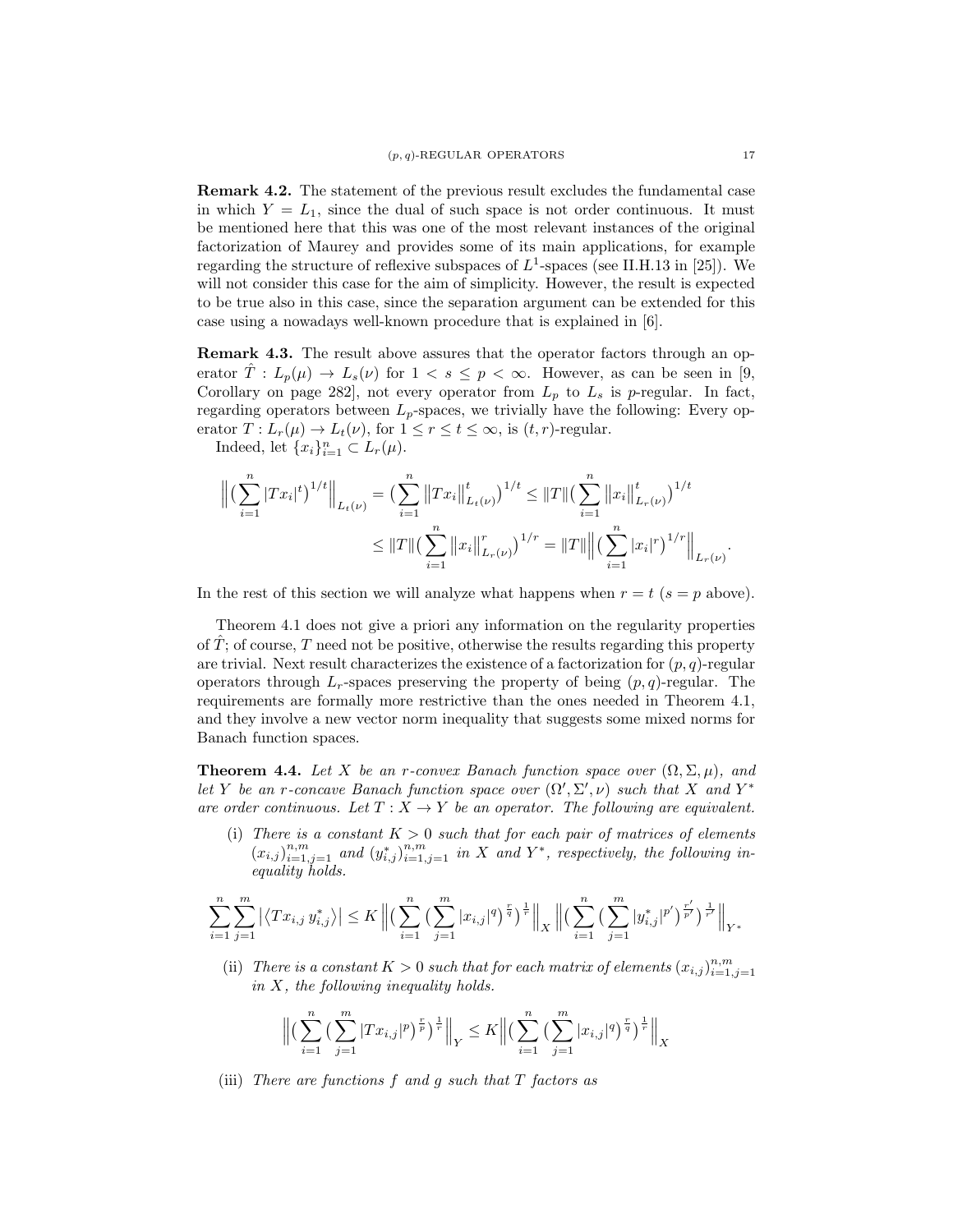

where  $\hat{T}$  is  $(p, q)$ -regular.

Proof. It can be seen as a consequence of the lemmata of the introductory sections that (i) and (ii) are equivalent. Let us prove that (i)  $\Rightarrow$  (iii). The argument is similar to the one in the proof of Theorem 4.1. Since  $Y^*$  is also r'-convex (with constant 1), and writting the inequalities in (i) in the form

$$
\sum_{i,j=1}^{n,m} \|Tx_{i,j} y_{i,j}^* \|_{L_1(\nu)} - K\frac{r}{p} \left\| \sum_{i=1}^n \left( \sum_{j=1}^m |x_{i,j}|^q \right)^{\frac{r}{q}} \right\|_{X_{[r]}} - K\frac{r}{q} \left\| \sum_{i=1}^n \left( \sum_{j=1}^m |y_{i,j}^*|^{p'} \right)^{\frac{r'}{p'}} \right\|_{(Y^*)_{[r']}} \le 0,
$$

we can define a set of functions  $\phi: B_{(X_{[r]})^*} \times B_{((Y^*)_{[r']})^*} \to \mathbb{R}$  as

$$
\phi(f,g) := \sum_{i=1}^{n} \sum_{j=1}^{m} ||Tx_{i,j} y_{i,j}^{*}||_{L_{1}(\nu)} - K \frac{r}{p} \int \left(\sum_{i=1}^{n} \left(\sum_{j=1}^{m} |x_{i,j}|^{q}\right)^{\frac{r}{q}}\right) f d\mu
$$

$$
- K \frac{r}{q} \int \left(\sum_{i=1}^{n} \left(\sum_{j=1}^{m} |y_{i,j}^{*}|^{p'}\right)^{\frac{r'}{p'}}\right) g d\nu.
$$

We can apply Ky Fan's Lemma now. The arguments are similar to the ones that can be found in the proofs of Theorem 1 and Theorem 2 in [6]. The requirements, which can be found in [19, E.4;p.40], are that the set of functions must be concave (see the definition in [19, E.4.1.2], the functions themselves must be convex and (lower semi-)continuous for the product of the weak\* topologies, and the required inequality must be satisfied in a (maybe different) point for each function. Indeed, the above defined functions are continuous when the product of the weak\* topologies is defined in the product  $B_{(X_{[r]})^*} \times B_{((Y^*)_{[r']})^*}$ , and convex. A simple computation shows that the family of all the functions (defined for each couple of finite matrices  $(x_{i,j})_{i=1,j=1}^{n,m}$  and  $(y_{i,j}^*)_{i=1,j=1}^{n,m}$ , is concave. So, by Ky Fan's Lemma we find two functions  $f_0 \in B_{(X_{[r]})^*}$  and  $g_0 \in B_{((Y^*)_{[r']})^*}$  such that, in particular,

$$
\Big\|\sum_{j=1}^m|Tx_j\,y_j^*|\Big\|_{L_1(\nu)}\leq K\frac{r}{p}\int\Big(\sum_{j=1}^m|x_j|^q\Big)^{\frac{r}{q}}\,f_0\,d\mu+K\frac{r}{q}\int\Big(\sum_{j=1}^m|y_j^*|^{p'}\Big)^{\frac{r'}{p'}}\,g_0\,d\nu.
$$

Taking into account the homogeneity of this expression, multiplying by positive constants  $\alpha$  and  $\beta$  such that  $\alpha \cdot \beta = 1$  —see for example the proof in [7, 19.2]—, we can find a minimum in this sum in order we get the inequality

$$
\|\sum_{j=1}^m|Tx_j\,y_j^*|\|_{L_1(\nu)}\leq K\Big(\int\big(\sum_{j=1}^m|x_j|^q\big)^{\frac{r}{q}}\,f_0\,d\mu\Big)^{\frac{1}{r}}\cdot\Big(\int\big(\sum_{j=1}^m|y_j^*|^{p'}\big)^{\frac{r'}{p'}}\,g_0\,d\nu\Big)^{\frac{1}{r'}}.
$$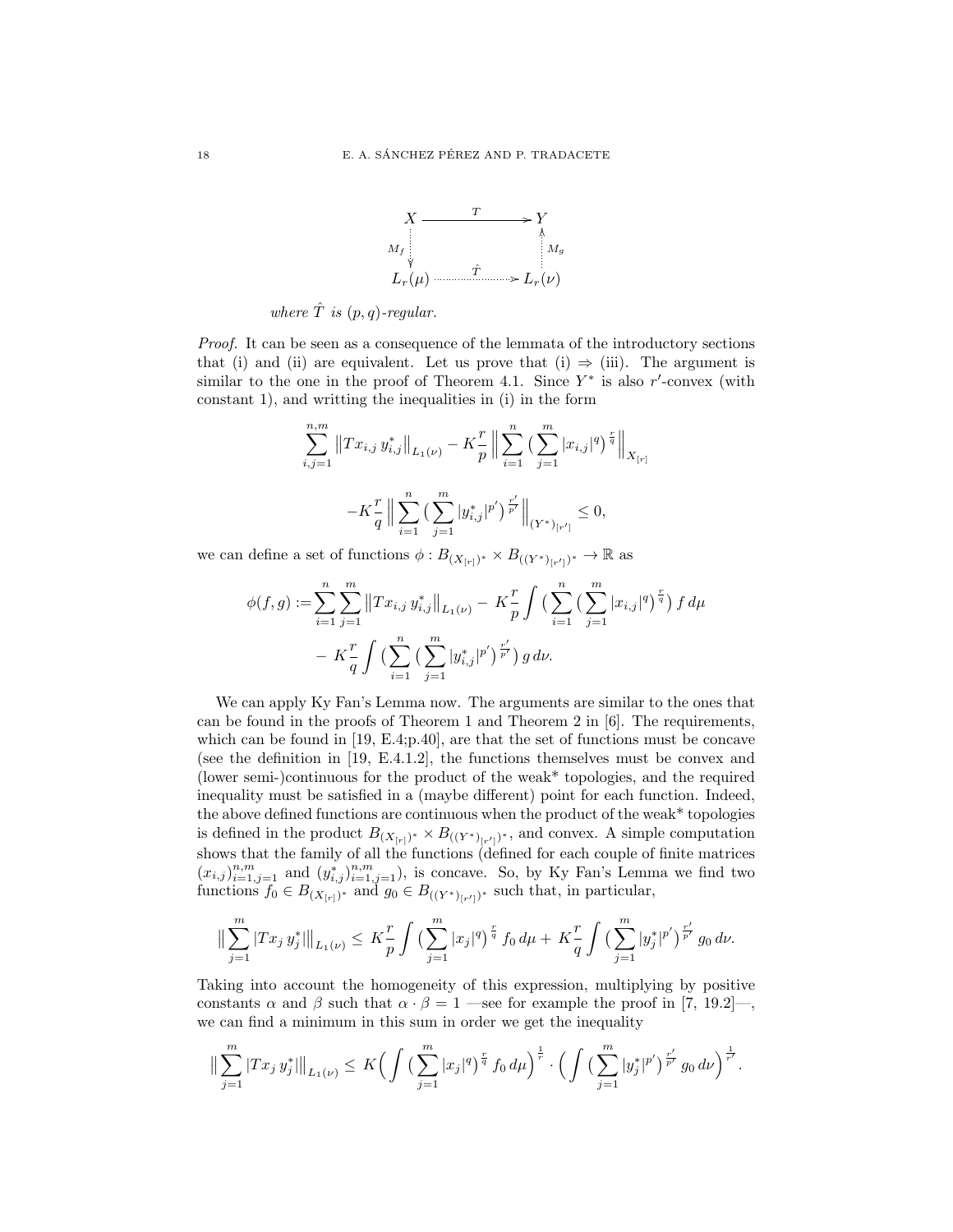By duality, and using Lemma 2.7, we find the inequality

$$
\Big\| \big(\sum_{j=1}^m |\frac{Tx_j}{g_1}|^p\big)^{\frac{1}{p}}\Big\|_{L_r(\nu)} \leq K \Big(\int \big(\sum_{j=1}^m |x_j|^q\big)^{\frac{r}{q}} \, f_1 \, d\mu\Big)^{\frac{1}{r}} = K \Big\| \big(\sum_{j=1}^m |x_j|^q\big)^{\frac{1}{q}} f_1\Big\|_{L_r(\mu)}
$$

for functions  $f_1$  and  $g_1$  defined as adequate powers of  $f_0$  and  $g_0$ . This gives the factorization —obtained for the case when the inequality is considered just for  $m = 1$  and all possible vectors  $x$ — and also the  $(p, q)$ -regularity of operator T from  $L_r(\mu)$  to  $L_r(\nu)$ .

The converse is straightforward, and so the proof is finished.  $\Box$ 

A factorization for  $T$  as the one given in (iii) of Theorem 4.4 is usually called a strong factorization of  $T$  through  $L^r$ -spaces.

The characterization of Marcinkiewicz-Zygmund type inequalities given in [9] provides the following.

**Corollary 4.5.** Assume that  $1 \leq r_1, r_2, p, q \leq \infty$ . Then  $\mathcal{R}_{p,q}(L_{r_1}, L_{r_2}) = L(L_{r_1}, L_{r_2})$ in the following cases.

- If  $q \leq r_1 = r_2 \leq p$ .
- If  $r_1 = r_2 = 1$  and  $1 \le q \le p \le \infty$ .
- If  $r_1 = r_2 = \infty$  and  $1 \le q \le p \le \infty$ .
- If  $1 \leq r_2 \leq r_1 < 2$  and there exists t such that  $q \leq t \leq p$  and  $r_1 < t \leq 2$ .
- If  $2 < r_2 \le r_1 \le \infty$  and there exists t such that  $q \le t \le p$  and  $2 \le t < r_2$ .
- If  $1 \leq r_2 \leq 2 \leq r_1 \leq \infty$  and  $q \leq 2 \leq p$ .

For  $r_1 = r_2 = r$  and using Theorem 4.4, we obtain the following result.

**Corollary 4.6.** Assume that  $1 \leq p, q \leq \infty$ . Let  $1 < r < \infty$  and let X be an rconvex Banach function space over  $(\Omega, \Sigma, \mu)$ , and Y an r-concave Banach function space over  $(\Omega', \Sigma', \nu)$  such that X and Y<sup>\*</sup> are order continuous. Let  $T : X \to Y$  be an operator. Suppose that

$$
[q, p] \cap [\min\{r, 2\}, \max\{r, 2\}] \neq \emptyset.
$$

Then the following assertions are equivalent.

(i) There is a constant  $K > 0$  such that for each matrix of elements  $(x_{i,j})_{i=1,j=1}^{n,m}$ in X, the following inequality holds.

$$
\Big\| \big(\sum_{i=1}^n \big(\sum_{j=1}^m |Tx_{i,j}|^p\big)^{\frac{r}{p}}\big)^{\frac{1}{r}}\Big\|_Y \leq K \Big\| \big(\sum_{i=1}^n \big(\sum_{j=1}^m |x_{i,j}|^q\big)^{\frac{r}{q}}\big)^{\frac{1}{r}}\Big\|_X.
$$

(ii) There is a strong factorization of T through  $L_r$ -spaces.

Together with Theorem 4.1, this corollary provides an equivalence among  $(p, q)$ regular-type properties for the operator  $T$ , that may be understood as a generalization of Marcinkiewicz-Zygmund inequalities. Let us finish the section with this result.

**Corollary 4.7.** Under the assumptions on  $p, q, r, X$  and Y in Corollary 4.6, with

$$
[q, p] \cap [\min\{r, 2\}, \max\{r, 2\}] \neq \emptyset.
$$

The following statements are equivalent.

(i) The operator  $T: X \rightarrow Y$  is r-regular.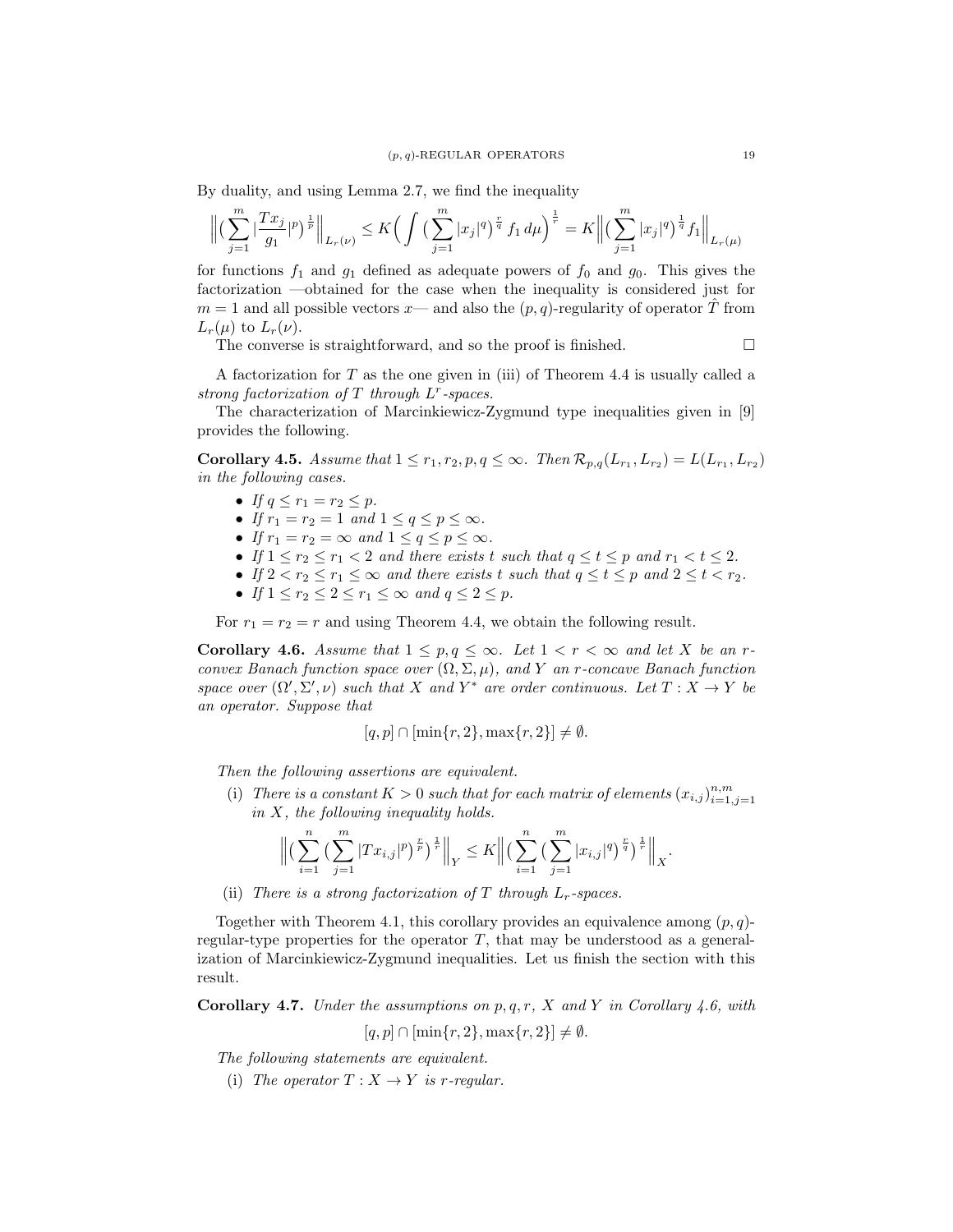(ii) There is a constant  $K > 0$  such that for each matrix of elements  $(x_{i,j})_{i=1,j=1}^{n,m}$ in  $X$ , respectively, the following inequality holds.

$$
\Big\| \Big(\sum_{i=1}^n \Big(\sum_{j=1}^m |Tx_{i,j}|^p\Big)^{\frac{r}{p}}\Big)^{\frac{1}{r}}\Big\|_Y \leq K \Big\| \Big(\sum_{i=1}^n \Big(\sum_{j=1}^m |x_{i,j}|^q\Big)^{\frac{r}{q}}\Big)^{\frac{1}{r}}\Big\|_X.
$$

### 5. Extension properties

The definition of  $(p, q)$ -regular operator makes also sense for operators defined on a subspace of a Banach lattice: Given X, Y Banach lattices, and  $X_0 \subset X$  a closed subspace, an operator  $T : X_0 \to Y$  is  $(p, q)$ -regular if there is  $K > 0$  such that

$$
\left\| \left( \sum_{i=1}^n |Tx_i|^p \right)^{\frac{1}{p}} \right\| \leq K \left\| \left( \sum_{i=1}^n |x_i|^q \right)^{\frac{1}{q}} \right\|,
$$

for every  $(x_i)_{i=1}^n \subset X_0$  (with the obvious modification when p or q are infinite).

In [20, Theorem 4] it is shown that every  $\infty$ -regular operator defined on a closed subspace of a Banach lattice with values in another Banach lattice extends to a  $\infty$ regular operator on the whole Banach lattice. This extension property also holds for  $(\infty, q)$ -regular operators as the following shows.

Before the proof, let us recall the Calderón product construction (cf.  $[4]$ ): for Banach lattices  $X_0, X_1$  and  $\theta \in (0, 1)$  let  $X_0^{1-\theta} X_1^{\theta}$  the space of elements f for which there exist  $f_0 \in X_0$ ,  $f_1 \in X_1$  such that  $|f| \leq |f_0|^{1-\theta} |f_1|^{\theta}$  and let

$$
||f||_{X_0^{1-\theta}X_1^{\theta}} = \inf \{ ||f_0||^{1-\theta} ||f_1||^{\theta} : |f| \le |f_0|^{1-\theta} |f_1|^{\theta}, \text{ with } f_i \in X_i \}.
$$

This expression defines a norm when  $X_0$  and  $X_1$  are Dedekind complete Banach lattices (see [4]). In particular, this is the case for Banach lattices of measurable functions satisfying some convexity assumptions, which are those of interest in this section.

**Lemma 5.1.** Let  $1 \leq q \leq \infty$ , let X be a q-convex Banach lattice of measurable functions on  $(\Omega, \Sigma, \mu)$  (with q-convexity constant equal to one) and let  $X_0 \subset X$  be a closed subspace. Every  $(\infty, q)$ -regular operator  $T : X_0 \to \ell_q^n$  has an  $(\infty, q)$ -regular extension  $\tilde{T}: X \to \ell_q^n$  with  $\rho_{\infty,q}(\tilde{T}) \leq \rho_{\infty,q}(T)$ .

*Proof.* We follow a similar approach to that of [20, Theorem 4]. Let  $Z$  be the tensor product  $\ell_{q'}^n \otimes X$ , where  $\frac{1}{q} + \frac{1}{q'} = 1$ , endowed with

$$
||v||_Z = \inf \Big\{ \Big( \sum_{i=1}^n |a_i|^{q'} \Big)^{\frac{1}{q'}} \Big\| \Big( \sum_{i=1}^n |x_i|^q \Big)^{\frac{1}{q}} \Big\|_X : v = \sum_{i=1}^n a_i e_i \otimes x_i \Big\}.
$$

Let us see that  $\|\cdot\|_Z$  indeed defines a norm.

Let  $E_0$  be the space of *n*-tuples of functions of  $L_{\infty}(\mu)$  endowed with the norm

$$
||(g_i)_{i=1}^n||_{E_0} = \sum_{i=1}^n ||g_i||_{\infty}.
$$

Let  $E_1$  be the space of *n*-tuples of measurable functions  $(h_i)_{i=1}^n \subset L_0(\mu)$  such that  $|h_i|^{\frac{1}{q}} \in X$  for  $i = 1, \ldots, n$ , equipped with

$$
\|(h_i)_{i=1}^n\|_{E_1} = \left\| \left( \sum_{i=1}^n |h_i| \right)^{\frac{1}{q}} \right\|_X^q.
$$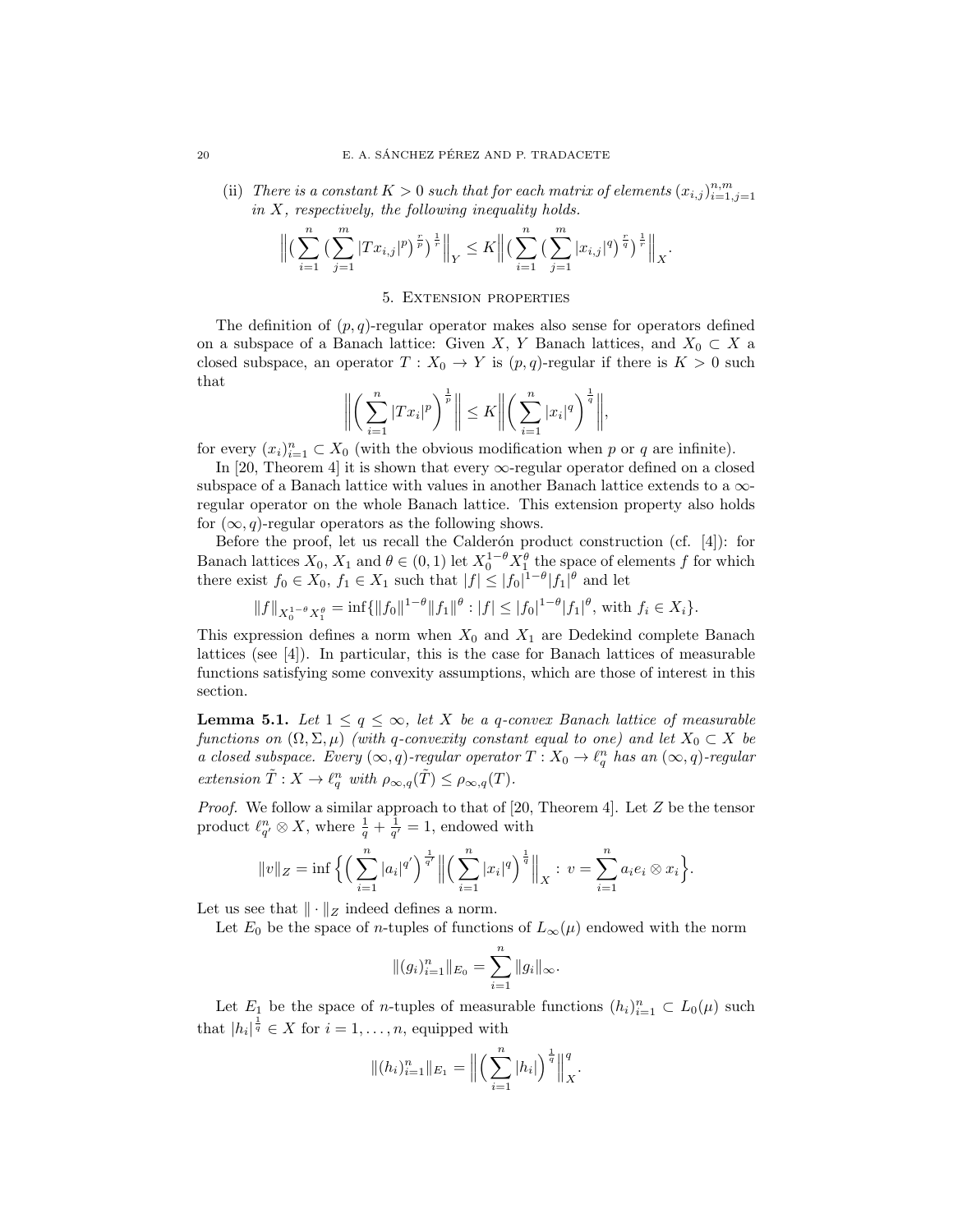This is indeed a norm since  $X$  is  $q$ -convex with constant 1.

We claim that  $\|\cdot\|_Z$  coincides with the norm of the space  $E_0^{1-\theta}E_1^{\theta}$  for  $\theta = \frac{1}{q}$ under the identification mapping  $(f_i)_{i=1}^n \in E_0^{1-\theta} E_1^{\theta}$  to  $\sum_{i=1}^n e_i \otimes f_i \in \ell_{q'}^n \otimes X$ .

Indeed, note first that for  $1 \leq i \leq n$ , there exist  $g_i \in L_{\infty}(\mu)$  and  $h_i \in L_0(\mu)$ with  $|h_i|^{\theta} = |h_i|^{\frac{1}{q}} \in X$ , such that  $|f_i| \leq |g_i|^{1-\theta} |h_i|^{\theta}$ , which yield that  $f_i \in X$  for  $1 \leq i \leq n$ , and in particular  $\sum_{i=1}^{n} e_i \otimes f_i \in \ell_{q'}^n \otimes X$ . Now, given  $\varepsilon > 0$ , let  $(g_i)_{i=1}^n$ and  $(h_i)_{i=1}^n$  as above so that

$$
||f||_{E_0^{1-\theta}E_1^{\theta}} \ge \left(\sum_{i=1}^n ||g_i||_{\infty}\right)^{\frac{1}{q'}} \left\| \left(\sum_{i=1}^n |h_i| \right)^{\frac{1}{q}} \right\|_X - \varepsilon.
$$

Set  $a_i = ||g_i||_{\infty}^{\frac{1}{q'}}$ , and  $A_i = {\omega \in \Omega : g_i(\omega) \neq 0}.$  Since  $f_i = f_i \chi_{A_i}$ , it follows that

$$
|h_i| \ge \frac{|f_i|^q}{|g_i|^{\frac{q}{q'}}} \chi_{A_i}.
$$

Hence,

$$
\left\| \left( \sum_{i=1}^n |h_i| \right)^{\frac{1}{q}} \right\|_X \ge \left\| \left( \sum_{i=1}^n \frac{|f_i|^q}{|g_i|^{\frac{q}{q'}}} \chi_{A_i} \right)^{\frac{1}{q}} \right\|_X \ge \left\| \left( \sum_{i=1}^n \frac{|f_i|^q}{a_i^q} \right)^{\frac{1}{q}} \right\|_X.
$$

Thus,

$$
||f||_{E_0^{1-\theta}E_1^{\theta}} + \varepsilon \ge \left(\sum_{i=1}^n a_i^{q'}\right)^{\frac{1}{q'}} \left\| \left(\sum_{i=1}^n \left|\frac{f_i}{a_i}\right|^q\right)^{\frac{1}{q}} \right\|_X \ge \left\| \sum_{i=1}^n a_i e_i \otimes \frac{f_i}{a_i} \right\|_Z = \left\| \sum_{i=1}^n e_i \otimes f_i \right\|_Z,
$$

and as  $\varepsilon > 0$  is arbitrary, the inequality

$$
||f||_{E_0^{1-\theta}E_1^{\theta}} \geq ||\sum_{i=1}^n e_i \otimes f_i||_Z
$$

follows. For the converse inequality, let  $\varepsilon > 0$  and  $f = \sum_{i=1}^{n} a_i e_i \otimes x_i$  with

$$
||f||_Z + \varepsilon \ge \left(\sum_{i=1}^n |a_i|^{q'}\right)^{\frac{1}{q'}} \left\| \left(\sum_{i=1}^n |x_i|^q\right)^{\frac{1}{q}} \right\|_X.
$$

Let  $h_i = |x_i|^q$  and  $g_i = |a_i|^{q'} \chi_{\Omega}$ . Hence, as  $|f_i| = |a_i x_i| \leq (|a_i|^{q'})^{\frac{1}{q'}} (|h_i|)^{\frac{1}{q}} =$  $|g_i|^{1-\theta}$ | $h_i|^\theta$ , it follows that

$$
||f||_Z+\varepsilon \geq \left(\sum_{i=1}^n ||g_i||_{\infty}\right)^{\frac{1}{q'}} \left\| \left(\sum_{i=1}^n |h_i|\right)^{\frac{1}{q}} \right\|_X \geq ||(g_i)_{i=1}^n||_{E_0}^{1-\theta} ||(h_i)_{i=1}^n||_{E_1}^{\theta} \geq ||f||_{E_0^{1-\theta}E_1^{\theta}}.
$$

As  $\varepsilon > 0$  is arbitrary, the claim follows.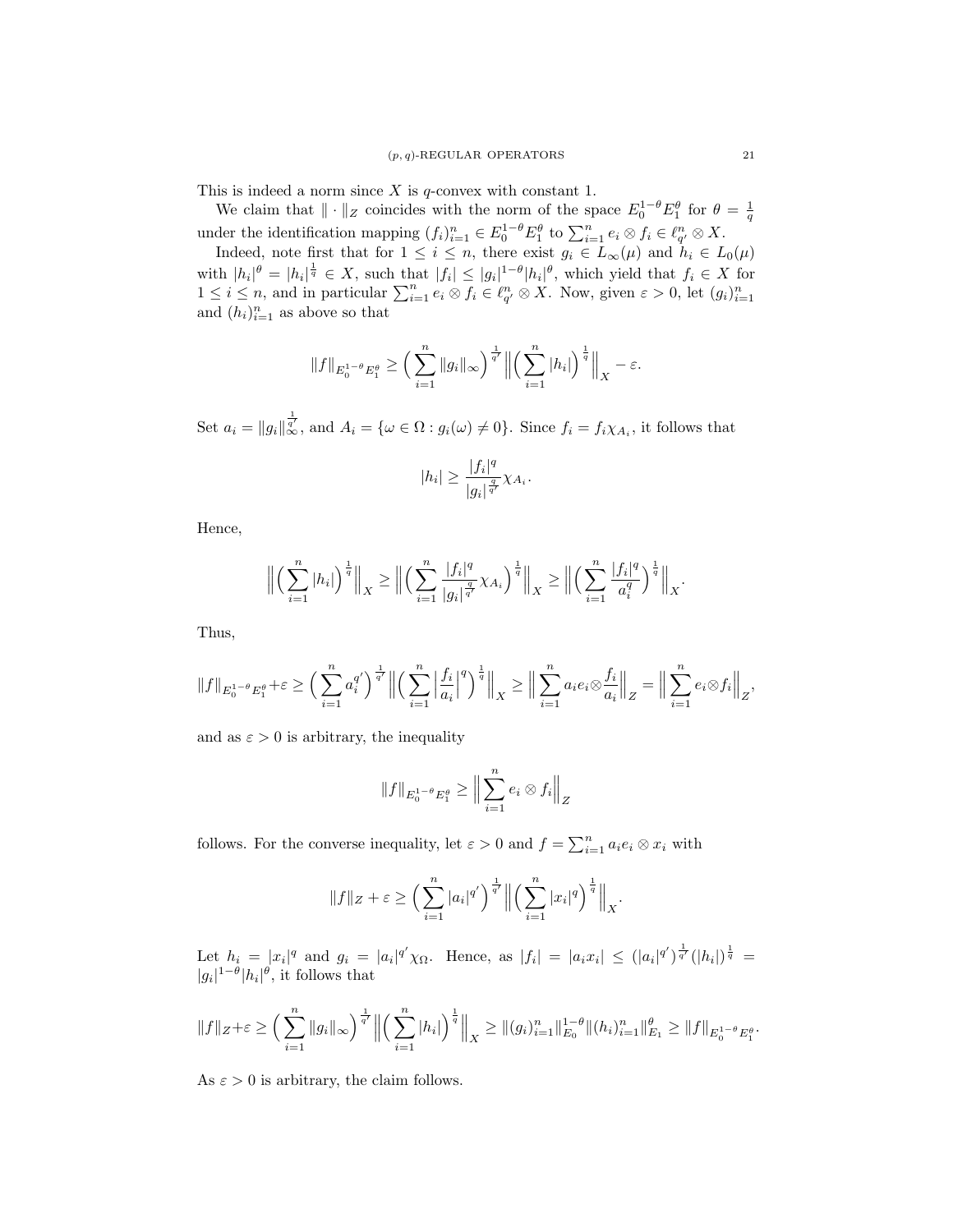Now, we claim that  $Z^* = R_{\infty,q}(X,\ell_q^n)$  isometrically. Indeed, given  $u: X \to \ell_q^n$ we have

$$
\rho_{\infty,q}(u) = \sup \left\{ \Big\| \bigvee_{i=1}^{m} |ux_i| \Big\|_{\ell_q^n} : \Big\| \Big( \sum_{i=1}^{m} |x_i|^q \Big)^{\frac{1}{q}} \Big\|_{X} \leq 1, \, m \in \mathbb{N} \right\}
$$
  
\n
$$
= \sup \left\{ \Big\| \sum_{k=1}^{n} \Big( \bigvee_{i=1}^{m} |\langle e_k^*, ux_i \rangle| \Big) e_k \Big\|_{\ell_q^n} : \Big\| \Big( \sum_{i=1}^{m} |x_i|^q \Big)^{\frac{1}{q}} \Big\|_{X} \leq 1, \, m \in \mathbb{N} \right\}
$$
  
\n
$$
= \sup \left\{ \sum_{k=1}^{n} a_k \bigvee_{i=1}^{m} |\langle e_k^*, ux_i \rangle| : \Big\| \sum_{k=1}^{n} a_k e_k^* \Big\|_{\ell_{q'}^m}, \, \Big\| \Big( \sum_{i=1}^{m} |x_i|^q \Big)^{\frac{1}{q}} \Big\|_{X} \leq 1, \, m \in \mathbb{N} \right\}
$$
  
\n
$$
= \sup \left\{ \Big| \sum_{k=1}^{n} a_k \langle e_k^*, ux_{i_k} \rangle \Big| : \Big( \sum_{k=1}^{n} |a_k|^q \Big)^{\frac{1}{q'}}, \, \Big\| \Big( \sum_{k=1}^{n} |x_{i_k}|^q \Big)^{\frac{1}{q}} \Big\|_{X} \leq 1, \, (i_k)_{k=1}^n \subset [1, m] \right\}
$$
  
\n
$$
= \sup \{ |\langle u, v \rangle| : \|v\|_{Z} \leq 1 \} = \|u\|_{Z^*}.
$$

Finally, consider the subspace  $M \subset Z$  formed by all  $v = \sum_{k=1}^{n} a_k e_k \otimes x_k$  such that  $x_k \in X_0$  for  $k = 1, ..., n$ . Let  $T : X_0 \to Y$  be a  $(\infty, q)$ -regular operator. Given  $v \in M$ , and  $\varepsilon > 0$ , take scalars  $a_k$  and  $x_k \in X_0$  such that

$$
\left(\sum_{k=1}^n |a_k|^{q'}\right)^{\frac{1}{q'}} \left\| \left(\sum_{k=1}^n |x_k|^q\right)^{\frac{1}{q}} \right\| \leq \|v\|_Z + \varepsilon.
$$

By [17, Proposition 1.d.2.], we have

$$
|\langle T, v \rangle| = \Big| \sum_{k=1}^{n} \langle T(x_k), a_k e_k \rangle \Big|
$$
  
\n
$$
\leq \langle \bigvee_{k=1}^{n} |T(x_k)|, \sum_{k=1}^{n} |a_k| e_k \rangle
$$
  
\n
$$
\leq \Big\| \bigvee_{k=1}^{n} |T(x_k)| \Big\|_{\ell_q^n} \Big\| \sum_{k=1}^{n} |a_k| e_k \Big\|_{\ell_{q'}^n}
$$
  
\n
$$
\leq \rho_{\infty,q}(T)(\|v\|_Z + \varepsilon).
$$

Since  $\varepsilon > 0$  is arbitrary, it follows that for every  $v \in M$  we get  $|\langle T, v \rangle| \leq \rho_{\infty,q}(T)$ . Hence, we can consider a Hahn-Banach extension of  $v \in M \mapsto \langle T, v \rangle$  with norm not exceeding  $\rho_{\infty,q}(T)$ . This extension is clearly of the form  $v \in Z \mapsto \langle \tilde{T}, v \rangle$  for some operator  $\tilde{T} : X \to \ell_q^n$  with the required properties.

**Theorem 5.2.** Let  $1 < q \le \infty$ , and measure spaces  $(\Omega, \Sigma, \mu)$ ,  $(\Omega', \Sigma', \nu)$ . Given a closed subspace  $X_0 \subset L_q(\mu)$  and an  $(\infty, q)$ -regular operator  $T : X_0 \to L_q(\nu)$ , there is an  $(\infty, q)$ -regular extension  $\tilde{T}: L_q(\mu) \to L_q(\nu)$  with  $\rho_{\infty,q}(\tilde{T}) = \rho_{\infty,q}(T)$ .

*Proof.* For simplicity, assume  $\Omega = \Omega' = [0, 1]$  endowed with Lebesgue measure. The proof can be easily carried over to general measure spaces. For every  $n \in \mathbb{N}$ , let  $P_n: L_q \to \ell_q^{2^n}$  be given by

$$
P_n f = 2^{\frac{n}{q'}} \sum_{i=1}^{2^n} \int_{\frac{i-1}{2^n}}^{\frac{i}{2^n}} f d\nu \cdot e_i.
$$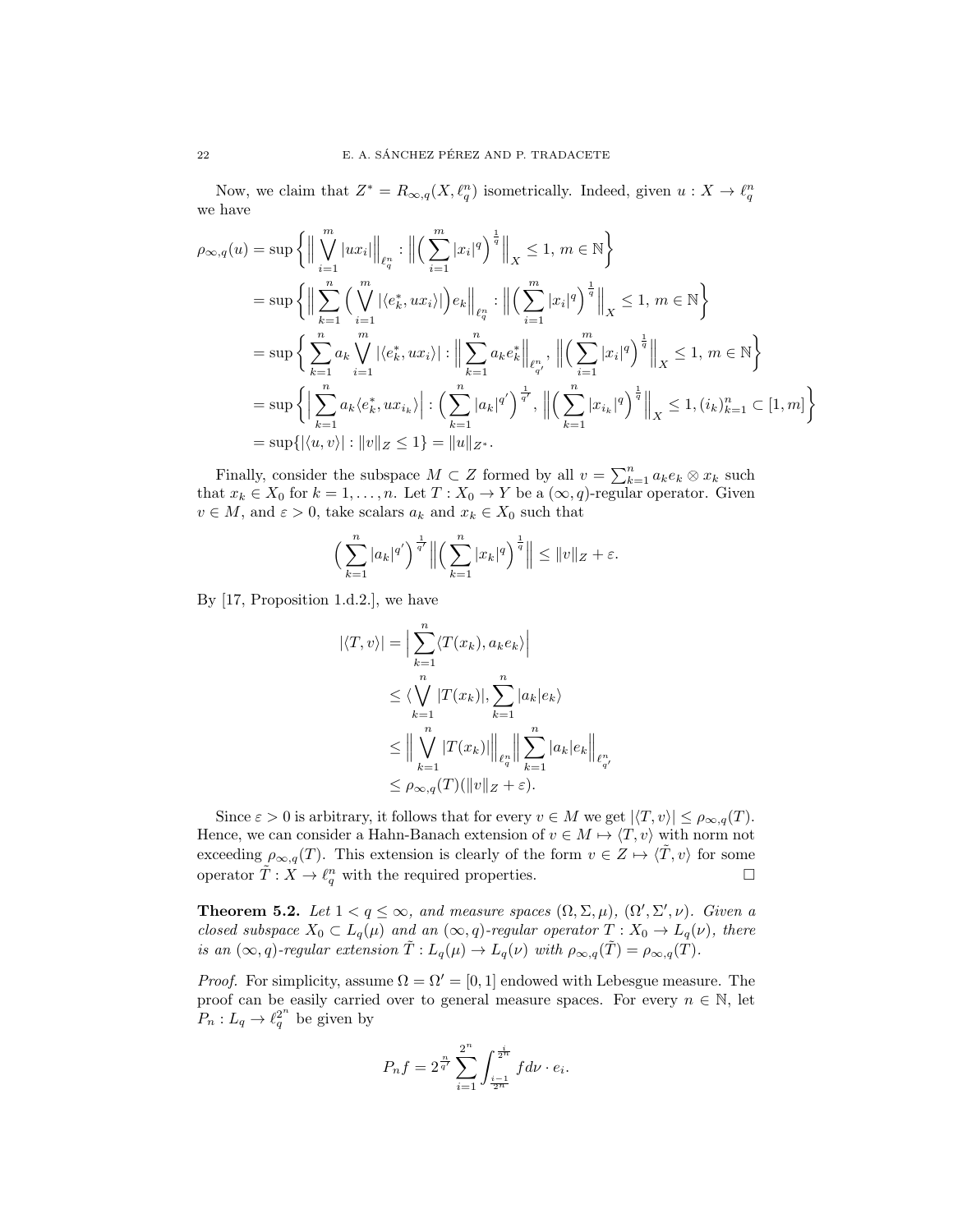Notice that the norm of  $P_n$  is less or equal than one. Also, let  $J_n: \ell_q^{2^n} \to L_q$  be given by

$$
J_n e_i = 2^{\frac{n}{q}} \chi_{[\frac{i-1}{2^n},\frac{i}{2^n}]},
$$

for  $1 \leq i \leq 2^n$  and extended linearly. Its norm is equal to one: in fact it is an isometry.

Given a closed subspace  $X_0 \subset L_q(\mu)$  and an  $(\infty, q)$ -regular operator  $T : X_0 \to$  $L_q(\nu)$ , for each  $n \in \mathbb{N}$ , consider  $T_n = P_n T : X_0 \to \ell_q^{2^n}$ . Since  $P_n$  is positive, we clearly have  $\rho_{\infty,q}(T_n) \leq \rho_{\infty,q}(T)$ , so by Lemma 5.1, there is an extension  $\tilde{T}_n: L_q \to$  $\ell_q^{2^n}$  with  $\rho_{\infty,q}(\tilde{T}_n) \leq \rho_{\infty,q}(T)$ .

Given  $f \in L_q(\mu)$ , the sequence  $(J_n\tilde{T}_n f)_{n \in \mathbb{N}}$  is bounded in  $L_q$ -norm. Since  $1 <$  $q \leq \infty$ , balls in  $L_q$  are weak-\* compact. Let U be a free ultrafilter in N and for each  $f \in L_q(\mu)$ , let

$$
\tilde{T}f = \lim_{n \in \mathcal{U}} J_n \tilde{T}_n f,
$$

the limit taken in the weak- $*$  topology along the ultrafilter  $U$ .

It is clear that T defines a bounded linear operator on  $L_q$ . We claim that T is the required extension.

Indeed, for  $f \in X_0$ , note that

$$
J_n \tilde{T}_n f = J_n P_n T f \underset{n \to \infty}{\longrightarrow} Tf,
$$

which implies in particular that  $\tilde{T} f = Tf$  for every  $f \in X_0$ .

Moreover, for every  $(f_i)_{i=1}^m$  and every  $g \in L_{q'}$  with  $||g||_{q'} \leq 1$  we have

$$
\left\langle \bigvee_{i=1}^{m} |\tilde{T}f_{i}|, g \right\rangle = \lim_{n \in \mathcal{U}} \left\langle \bigvee_{i=1}^{m} |J_{n} \tilde{T}_{n}(f_{i})|, g \right\rangle
$$
  
\n
$$
\leq \lim_{n \in \mathcal{U}} \left\| \bigvee_{i=1}^{m} |J_{n} \tilde{T}_{n}(f_{i})| \right\|_{q}
$$
  
\n
$$
\leq \lim_{n \in \mathcal{U}} \left\| J_{n} \left( \bigvee_{i=1}^{m} |\tilde{T}_{n}(f_{i})| \right) \right\|_{q}
$$
  
\n
$$
\leq \lim_{n \in \mathcal{U}} \left\| \bigvee_{i=1}^{m} |\tilde{T}_{n}(f_{i})| \right\|_{q}
$$
  
\n
$$
\leq \rho_{\infty,q}(T) \left\| \left( \sum_{i=1}^{m} |f_{i}|^{q} \right)^{\frac{1}{q}} \right\|.
$$

Thus,

$$
\Big\|\bigvee_{i=1}^m |\tilde{T}f_i|\Big\| \leq \rho_{\infty,q}(T)\Big\|\Big(\sum_{i=1}^m |f_i|^q\Big)^{\frac{1}{q}}\Big\|.
$$

Remark 5.3. The analogous results for extension properties of regular operators on subspaces of  $L_1$  and  $L_\infty$  can be found in [16, 20]. However, note that by Corollary 4.5, every operator  $T: L_q \to L_q$  is  $(\infty, q)$ -regular, while the projection onto the span of the Rademacher sequence in  $L_q$  is not  $\infty$ -regular.

 $\Box$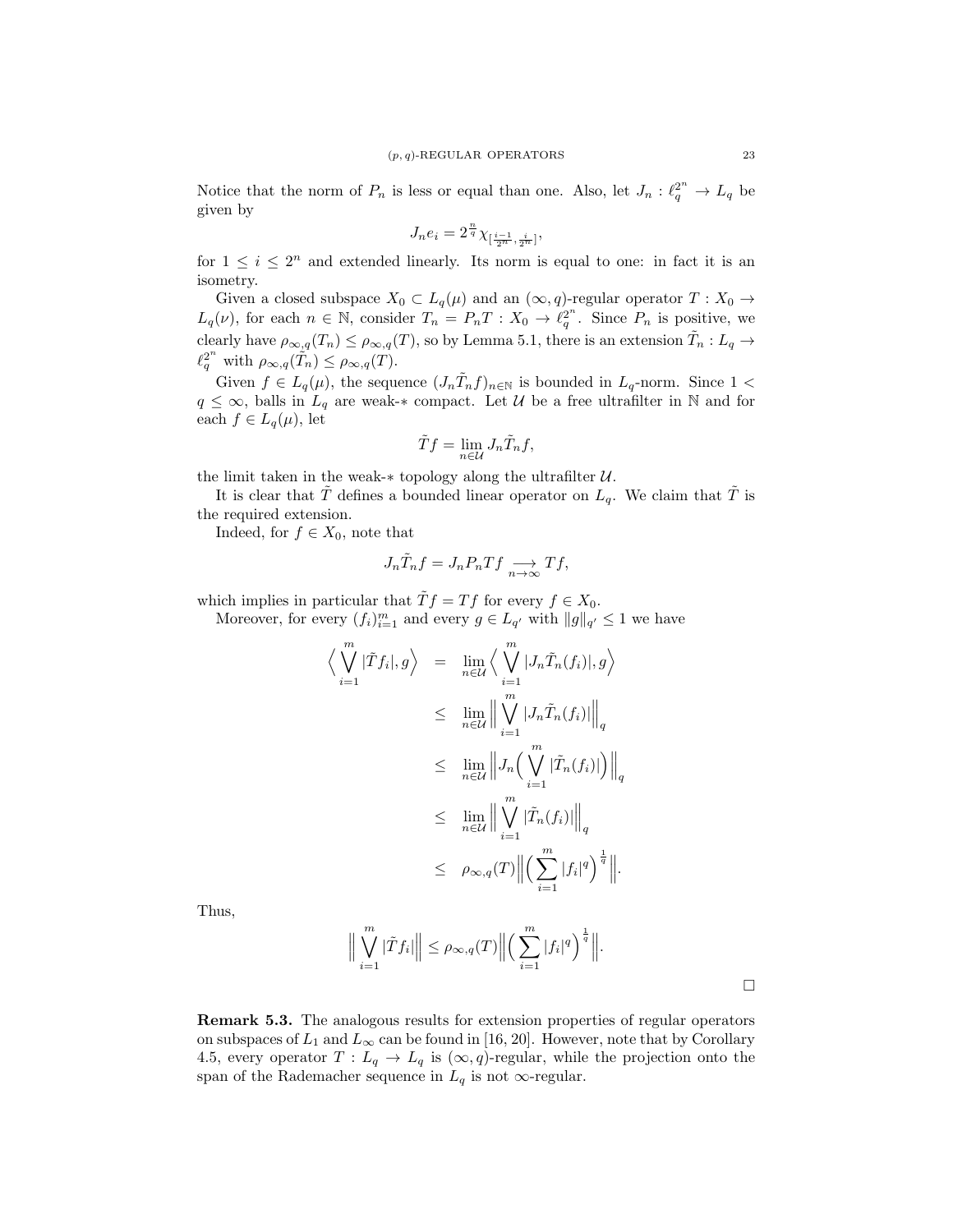#### **REFERENCES**

- [1] C. D. Aliprantis and O. Burkinshaw, Positive operators, Springer, Dordrecht, 2006, Reprint of the 1985 original.
- [2] A. V. Bukhvalov, On complex interpolation method in spaces of vector-functions and generalized Besov spaces. Dokl. Akad. Nauk SSSR 260 (1981), no. 2, 265-269.
- [3] A. V. BUKHVALOV, Order-bounded operators in vector lattices and spaces of measurable functions. Translated in J. Soviet Math. 54 (1991), no. 5, 1131–1176. Itogi Nauki i Tekhniki, Mathematical analysis, Vol. 26 (Russian), 3–63, 148, Akad. Nauk SSSR, Vsesoyuz. Inst. Nauchn. i Tekhn. Inform., Moscow, 1988.
- [4] A. P. CALDERÓN, *Intermediate spaces and interpolation, the complex method.* Studia Math. 24 (1964), 113–190.
- [5] N. DANET, Lattice  $(p, q)$ -summing operators and their conjugates. Stud. Cerc. Mat. 40 (1988), no. 1, 99–107.
- [6] A. DEFANT, Variants of the Maurey-Rosenthal theorem for quasi Köthe function spaces, Positivity, 5 (2001) 153–175.
- [7] A. DEFANT AND K. FLORET, Tensor norms and operator ideals. North-Holland Mathematics Studies, 176. North-Holland Publishing Co., Amsterdam, 1993.
- [8] A. DEFANT AND E.A. SÁNCHEZ PÉREZ, *Maurey-Rosenthal factorization of positive operators* and convexity. J. Math. Anal. Appl. 297 2 (2004), 771–790.
- [9] A. Defant and M. Junge, Best constants and asymptotics of Marcinkiewicz-Zygmund inequalities. Studia Math. 125 (1997), no. 3, 271–287.
- [10] J. GASCH AND L. MALIGRANDA, On Vector-valued Inequalities of the Marcinkiewicz-Zygmund, Herz and Krivine Type. Math. Nachr.  $167$  (1994), 95–129.
- [11] J. Diestel, H. Jarchow, and A. Tonge, Absolutely summing operators. Cambridge Studies in Advanced Mathematics, 43. Cambridge University Press, 1995.
- [12] D. H. Fremlin, Tensor products of Banach lattices. Math. Ann. 211 (1974), 87–106.
- [13] N. J. Kalton Convexity conditions for non-locally convex lattices. Glasgow Math. J. 25 (1984), 141–152.
- [14] J. L. KRIVINE, Thèorèmes de factorisation dans les espaces rèticulès. Sèminaire Maurey-Schwartz 1973–1974: Espaces  $L^p$ , applications radonifiantes et gèomètrie des espaces de Banach, Exp. Nos. 22 et 23. Centre de Math., Ecole Polytech., Paris, (1974). `
- [15] A. G. Kusraev, Dominated operators. Mathematics and its Applications, 519. Kluwer Academic Publishers, Dordrecht, 2000.
- [16] M. Levy, Prolongement d'un opérateur d'un sous-espace de  $L_1(\mu)$  dans  $L_1(\nu)$ . Seminar on Functional Analysis, 1979-1980, Exp. No. 5, 5 pp., Ecole Polytech., Palaiseau, 1980. ´
- [17] J. LINDENSTRAUSS AND L. TZAFRIRI, Classical Banach Spaces II: Function Spaces. Springer-Verlag, (1979).
- [18] N. J. NIELSEN AND J. SZULGA, *p-lattice summing operators*. Math. Nachr. **119** (1984), 219– 230.
- [19] A. PIETSCH, *Operator Ideals*. North-Holland, (1980).
- [20] G. Pisier, Complex interpolation and regular operators between Banach lattices. Arch. Math. (Basel) 62 (1994), no. 3, 261–269.
- [21] G. PISIER, Grothendieck's Theorem, past and present, Bulletin of the American Mathematical Society 49, 2 (2012) 237–323.
- [22] N. Popa, Uniqueness of the symmetric structure in  $L_p(\mu)$  for  $0 < p < 1$ . Rev. Roum. Math. Pures et Appl. 27 (1982), 1061–1083.
- [23] Y. RAYNAUD AND P. TRADACETE, On  $(p, q)$ -regular operators and Calderón-Lozanovskii interpolation of quasi-Banach lattices. Banach J. Math. Anal. (to appear).
- [24] A. R. Schep, Products and factors of Banach function spaces. Positivity 14 (2010), 301–319.
- [25] P. Wojtaszczyk, Banach spaces for analysts. Vol. 25. Cambridge University Press, Cambridge, 1996.